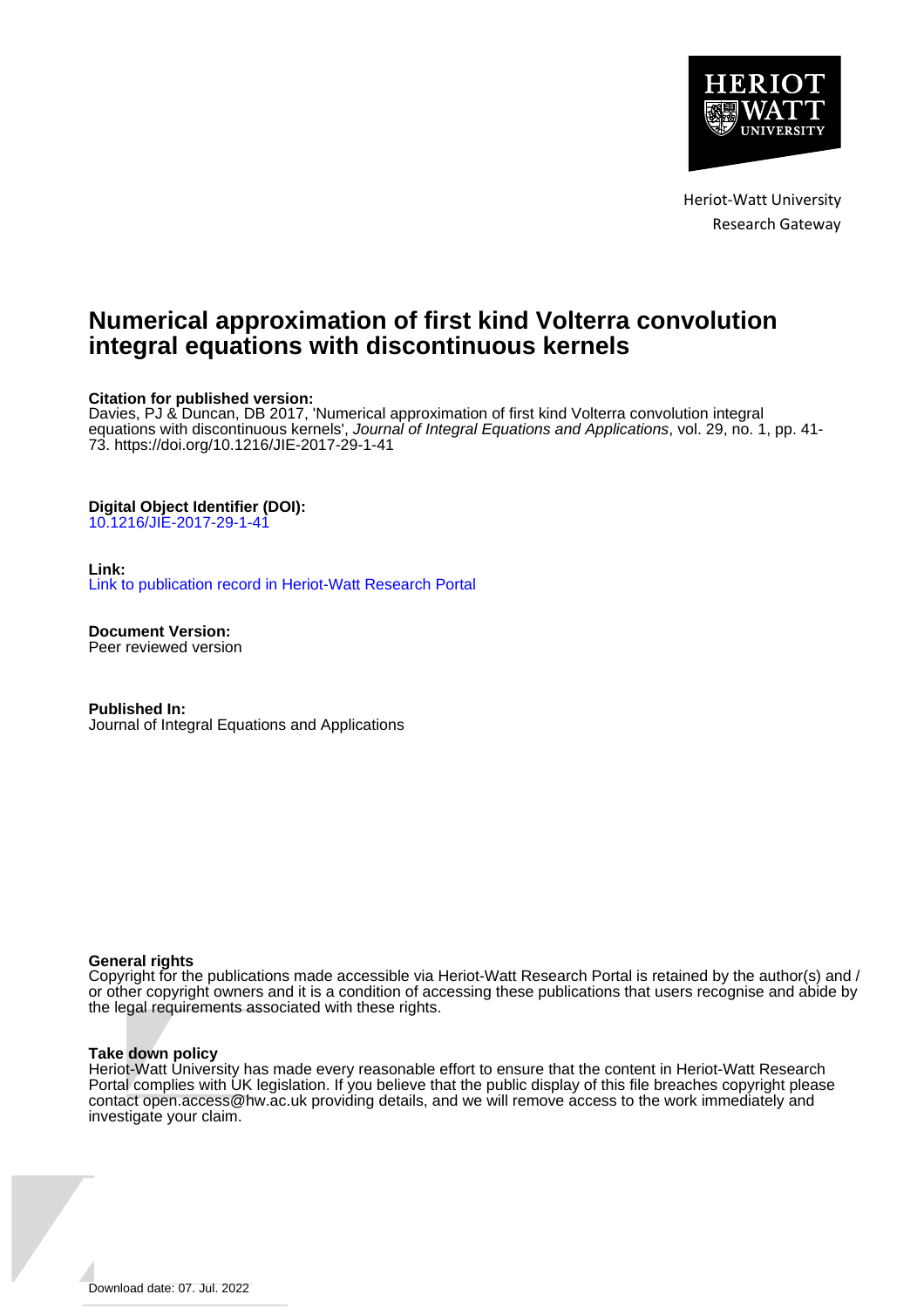### NUMERICAL APPROXIMATION OF 1ST KIND VOLTERRA CONVOLUTION INTEGRAL EQUATIONS WITH DISCONTINUOUS KERNELS

#### PENNY J DAVIES AND DUGALD B DUNCAN

ABSTRACT. The cubic "convolution spline" method for first kind Volterra convolution integral equations was introduced in [Convolution spline approximations of Volterra integral equations, J. Integral Equations Appl.,  $26:369-410$ ,  $2014$ . Here we analyse its stability and convergence for a broad class of piecewise smooth kernel functions and show it is stable and fourth order accurate even when the kernel function is discontinuous. Key tools include a new discrete Gronwall inequality which provides a stability bound when there are jumps in the kernel function, and a new error bound obtained from a particular B-spline quasi-interpolant.

1. Introduction. In [5] we derived a new numerical method which can be used to approximate the solution  $u(t)$  of the first kind Volterra integral equation (VIE)

(1.1) 
$$
\int_0^t K(\tau) u(t - \tau) d\tau = a(t) \text{ for } t \in [0, T]
$$

(where  $a(0) = 0$  and  $K(0) \neq 0$ ) with fourth order accuracy when the convolution kernel K and right-hand side a are sufficiently smooth. This "convolution spline" approximation shares some properties with Lubich's convolution quadrature [11], but is explicitly constructed in terms of cubic spline basis functions. Although numerical results in  $[5]$  indicate that the scheme is also fourth order convergent when K is only piecewise smooth, the analysis does not extend to this case. We now provide a proof when  $K(t)$  is piecewise smooth with (finite) jump discontinuities irrespective of where the jumps occur. In particular, convergence does **not** rely on fitting or adapting the stepsize so that the jumps occur at element boundaries, in contrast to the requirements of the trapezoidal rule (collocation with continuous piecewise linear approximation of u) applied to  $(1.1)$  with a step function kernel  $\begin{bmatrix} 5, \frac{5}{4} & 2 & 2 \end{bmatrix}$  and methods for second kind problems in e.g.  $\begin{bmatrix} 3, \text{Ch. } 4 & 2 \end{bmatrix}$  and [13].

The discontinuous kernel convolution first kind VIEs we consider are also called VIEs with constant nonvanishing delays [3, Ch. 4]. These problems are sometimes written as Volterra functional equations where initial data specifying  $u(t)$  in some initial interval are given. We do not consider the functional form here since it is equivalent to a problem in the form (1.1) after a shift in the time variable and absorbing the initial data into  $a(t)$ .

Much of the literature on discontinuous kernel problems for VIEs concentrates on problems of the second kind. One of the key early papers (from 1911) describing and analysing such second kind problems is [8] and recent numerical analysis for particular types of discontinuous second kind problems can be found in [12, 13]. Collocation methods for both first and second kind VIEs with discontinuous kernels are described by Brunner in [3, Sec. 4.2 & 4.3], and there is work on the analysis and numerical analysis of a different type of discontinuous kernel first kind problems in [14, 18]. That work is for problems with proportionate, vanishing delays and does not apply to our class of problems.

Convolution quadrature methods  $\begin{bmatrix} 11, 1 \end{bmatrix}$  can also be used for discontinuous kernel problems in the form  $(1.1)$ . However they rely on being able to evaluate the Laplace transform of  $K(t)$ , which is not always straightforward, and care may be needed to evaluate the contour integrals for the weights used in the scheme when there are jumps in K. Our method does not use the Laplace transform of the kernel K and the calculation of the weights is straightforward, with or without jumps.

Such discontinuous kernel problems arise in a variety of applications. Some first kind VIEs with a discontinuous kernel are derived in Laplace transform format in [2, 17]. They arise as part of a separation of variables solution of a scattering problem from a sphere in 3D and circle in 2D. For example, time-dependent acoustic scattering from a unit sphere can be decoupled into independent VIEs by expanding the incident wave into spherical harmonics, and in this case the *n*th order spherical harmonic modes of the surface potential satisfy  $(1.1)$  with kernel

$$
K(t) = \frac{1}{2} P_n(1 - t^2/2) H(2 - t),
$$

<sup>1991</sup> AMS Mathematics subject classification. 65R20, 65M12.

Keywords and phrases. Volterra integral equations, discontinuous kernel, time delay.

Received by the editors June 20, 2016.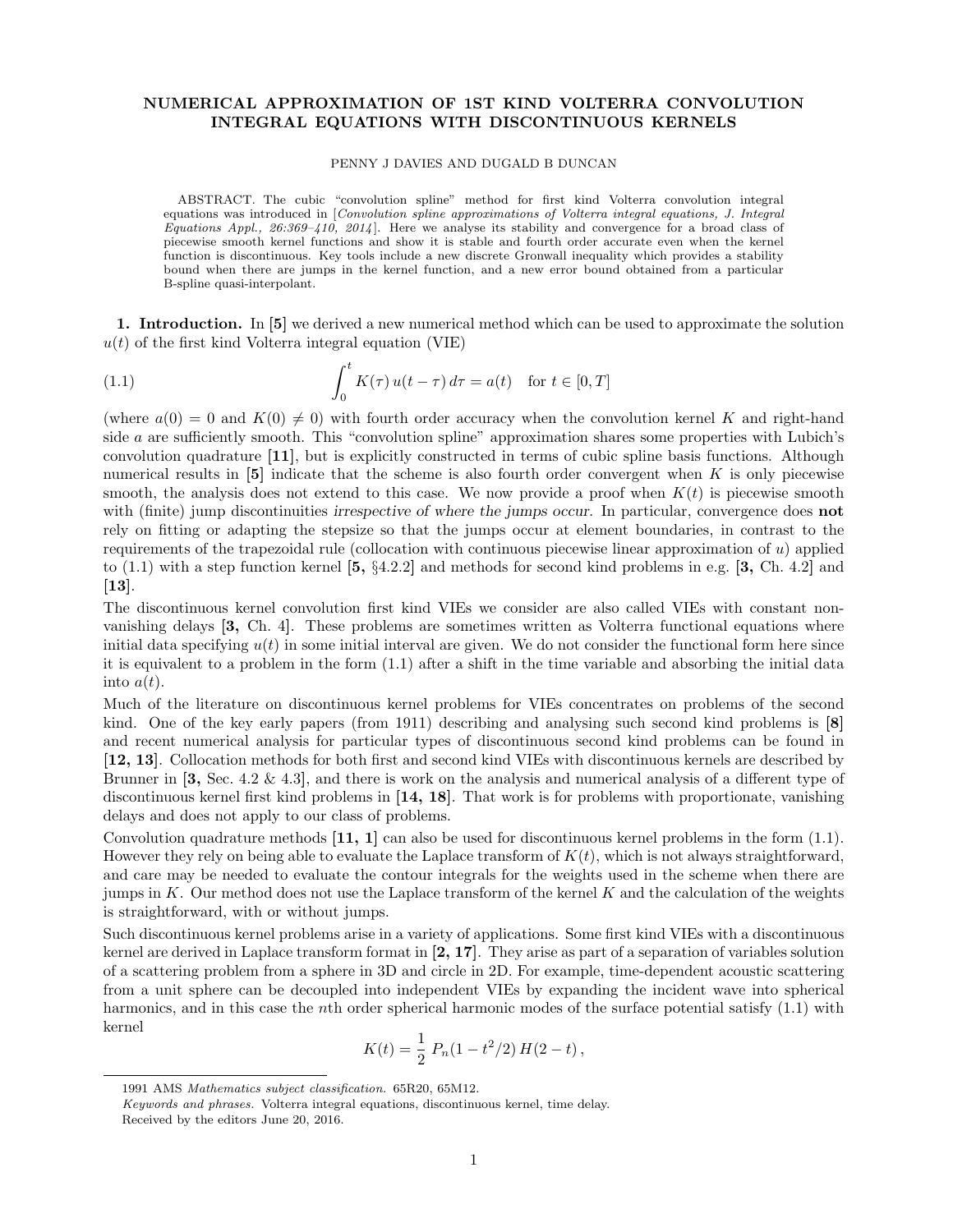where  $H(t)$  is the Heaviside function and  $P_n(t)$  the degree n Legendre polynomial (see [7] for details).

Another important application area is in the deconvolution of well test data from water or oil reservoirs to obtain a constant rate drawdown response function that is then used to estimate important physical properties of the reservoir. One form of this problem is given in  $[10, Eq. 4.5]$ . In terms of  $(1.1)$ ,  $u(t)$  is the unknown constant rate drawdown response,  $K(t)$  is an actual or measured flow rate, and  $a(t)$  a measured pressure change. An "ideal" well test experiment flows the well at a constant rate for a finite time and then closes the flow valve, continuing to measure the pressure change  $a(t)$ , so again  $K(t)$  involves a Heaviside function. More realistic tests may involve switching the flow on and off a few times, or have a generally smooth flow rate  $K(t)$  with a small number of jumps. It is also common for the measured flow rate data to be interpolated by piecewise constant or linear functions. More details can be found in e.g. [4, 9].

In order to illustrate the solution structure of (1.1) when the kernel is discontinuous, we consider the kernel  $K(t) = 1 - H(t - T_1)$ , i.e.  $K = 1$  for  $0 < t < T_1$  and is zero otherwise. Taking the Laplace transform of (1.1), whose left-hand side is a Laplace convolution, using the notation  $K(s) = \mathcal{L}[K(t); s]$  gives  $K(s) \bar{u}(s) = \bar{a}(s)$ , where  $\bar{K}(s) = (1 - e^{-T_1 s})/s$ . Thus  $(1 - e^{-sT_1})\bar{u}(s) = s\bar{a}(s)$ , and taking the inverse transform gives the difference equation  $u(t) - u(t - T_1) = a'(t)$ , which has solution

(1.2) 
$$
u(t) = \sum_{k=0}^{\infty} a'(t - kT_1) = \sum_{k=0}^{\lfloor t/T_1 \rfloor} a'(t - kT_1),
$$

where  $|b| = \text{floor}(b)$  is the largest integer less than or equal to b. If  $a(t)$  has compact support in an interval  $t \in [t_L, t_R]$  of width  $t_R - t_L \leq T_1$ , then the solution (1.2) is  $T_1$ -periodic for all  $t \geq t_L$ . If a is localised in a region with rapid decay away from that region (but not compact support), the solution will be close to  $T_1$ -periodic. Note that the solution may also be obtained formally by writing the Laplace transform solution as

$$
\bar{u}(s) = \frac{1}{1 - e^{-sT_1}} \ s\bar{a}(s) = \left(\sum_{j=0}^{\infty} e^{-sjT_1}\right) \ s\bar{a}(s)
$$

and then inverting term by term. The exponentials are transforms of time shift operators and  $s\bar{a}(s)$  is the transform of  $a'(t)$  because  $a(0) = 0$ .

The plan for the rest of this article is as follows. In Section 2 we derive properties of the exact solution of  $(1.1)$  under various assumptions on the regularity of a and K and also briefly describe the convolution spline approximation scheme. Section 3 contains numerical convergence results for representative benchmark problems with discontinuous kernels. Some tools needed for stability analysis are introduced in Section 4, including a new discrete Gronwall inequality to deal with the step changes in the kernel, and we use them to establish stability of the scheme for a broad class of problems with piecewise smooth kernels. These stability results are a key step in the convergence analysis of the scheme in Section 5, and we derive a new error bound using a quasi-interpolant from the space of cubic B-splines.

#### 2. Preliminaries.

**2.1. Solution properties.** We first determine the regularity of the solution  $u$  of  $(1.1)$  under various assumptions on a and K. Because  $K(0) \neq 0$  we rescale the problem and will always assume that  $K(0) = 1$ . We consider two different types of function a:

(2.3) 
$$
a \in C^{d+1}[0,T], \ a(0) = 0;
$$

(2.4) or 
$$
a \in C^{d+1}[0,T]
$$
,  $a^{(j)}(0) = 0$  for  $j = 0 : d+1$ 

for  $d \geq 0$  to be specified.

**Lemma 2.1** ([3, Thm. 2.1.9]). If  $K(0) = 1$ ,  $K \in C^{d+1}[0,T]$  and (2.3) holds for some  $d \ge 0$ , then the unique solution u of  $(1.1)$  satisfies  $u \in C^d[0,T]$ .

We now show that the special nature of the convolution kernel allows the regularity requirement on  $K$  to be relaxed, provided (2.4) holds.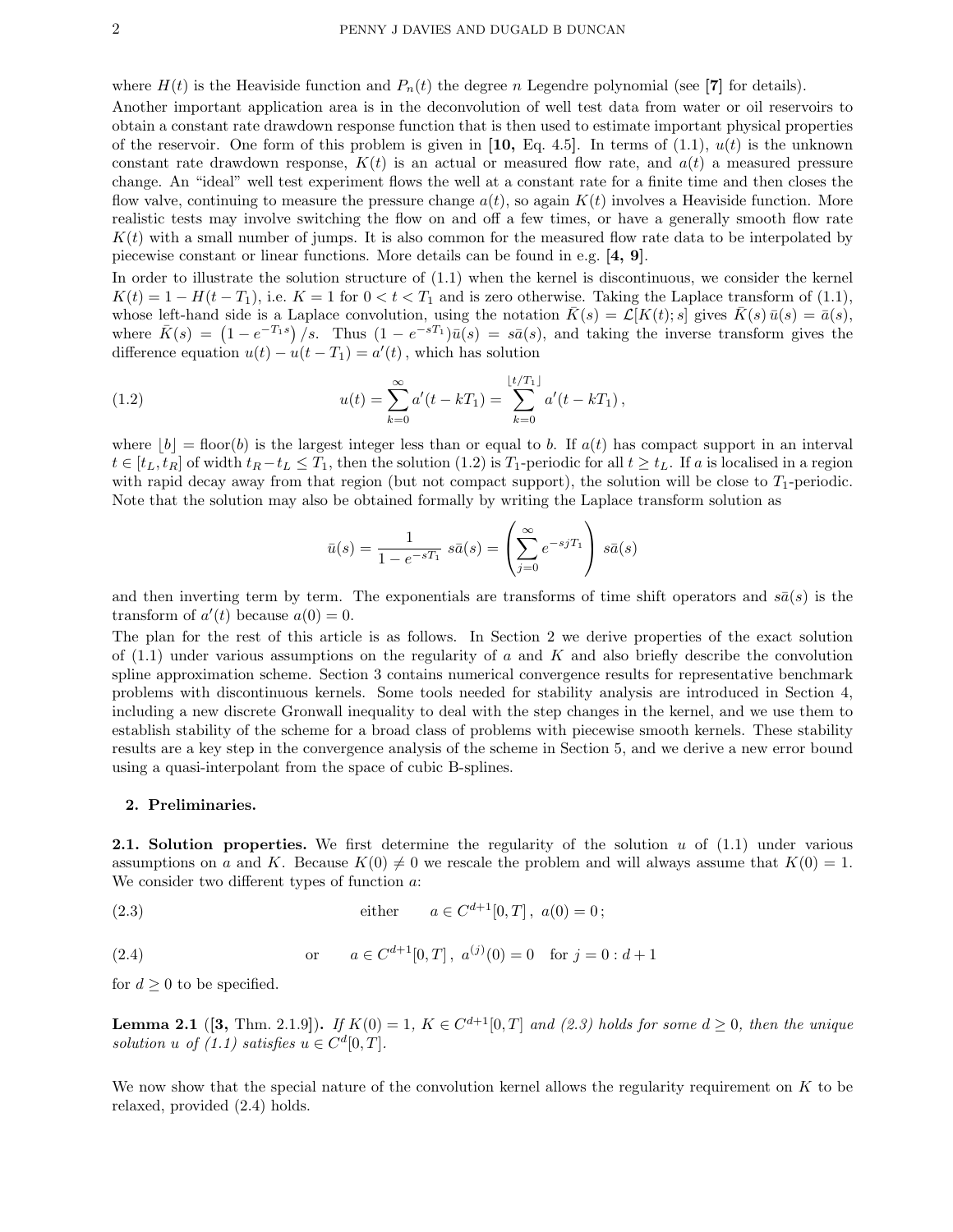**Lemma 2.2.** If  $K(0) = 1$ ,  $K \in C^1[0,T]$  and (2.4) holds for some  $d \geq 0$ , then the unique solution u of (1.1) satisfies  $u \in C^d[0,T]$  and  $u^{(p)}(0) = 0$  for  $p = 0:d$ .

*Proof.* The continuity of u when  $d = 0$  is covered by Lemma 2.1. Rewriting (1.1) as

(2.5) 
$$
\int_0^t K(t-\tau)u(\tau) d\tau = a(t) \text{ for } t \in [0,T]
$$

and differentiating gives

$$
u(t) + \int_0^t K'(t - \tau) u(\tau) d\tau = a'(t),
$$

which yields  $u(0) = a'(0) = 0$ . If  $d = 1$  then consider the VIE

(2.6) 
$$
\int_0^{\xi} K(\tau) v(\xi - \tau) d\tau = a'(\xi).
$$

By above, the unique solution v of (2.6) is continuous with  $v(0) = 0$ . Integrating (2.6) over  $(0, t)$  using  $a(0) = 0$ gives

$$
a(t) = \int_0^t \int_0^{\xi} K(\tau) v(\xi - \tau) d\tau d\xi = \int_0^t K(\tau) \int_0^{t - \tau} v(\xi) d\xi d\tau
$$

and comparison with (1.1) (whose solution is unique) gives

$$
u(t) = \int_0^t v(\xi) d\xi.
$$

Hence  $u \in C^1[0,T]$  and  $u'(0) = v(0) = 0$ . The result for  $d \geq 2$  follows from repeating this argument d times.  $\Box$ 

Note that the derivative conditions of  $(2.4)$  guarantee that the extension of u by zero to the negative real axis is in  $C^d(-\infty,T]$ . If they do not hold, then any numerical approximation of (1.1) needs to be 'corrected' as described for convolution quadrature in [11, Sec. 3] in order to attain optimal convergence.

The next result deals with the case that the kernel is piecewise smooth but discontinous.

Lemma 2.3. Suppose that

$$
K(t) = \begin{cases} K_0(t), & t < T_1 \\ K_1(t), & t > T_1 \end{cases}
$$

for some  $T_1 \in (0,T)$ , where  $K_0(0) = 1$ ,  $K_0 \in C^{d+1}[0,T_1]$ ,  $K_1 \in C^{d+1}[T_1,T]$  and in general  $K_0(T_1) \neq K_1(T_1)$ . Then if (2.4) holds, the unique solution u of (1.1) satisfies  $u \in C^d[0,T]$  and  $u^{(p)}(0) = 0$  for  $p = 0:d$ .

*Proof.* Applying Lemma 2.2 for  $t < T_1$  gives  $u \in C^d[0,T_1]$  and  $u^{(p)}(0) = 0$  for  $p = 0 : d$ . It remains to show that the solution  $u$  extends to  $[0, T]$  with no decrease in regularity, and we do this inductively, by showing that the regularity can successively be extended by intervals of length  $T_1$ .

Let  $\widehat{K}_0(t) \in C^{d+1}[0,T]$  be a smooth extension of the function  $K_0$  to  $[0,T]$ , and set  $K_D(t) = \widehat{K}_0(t + T_1) K_1(t+T_1)$ , so  $K_D \in C^{d+1}[0,T-T_1]$ . As inductive hypothesis we assume that  $u \in C^d[0, j]$  for some  $j \ge 1$ , and we need to show that  $u \in C^d[0, T_M]$ , where  $T_M = \min\{(j+1)T_1, T\}$ . We rewrite (2.5) for  $t \le T_M$  as

$$
\int_0^t \widehat{K}_0(t-\tau)u(\tau)d\tau = a(t) + \sigma(t-T_1),
$$

where

$$
\sigma(t) = \begin{cases} 0, & t < 0 \\ \int_0^t K_D(t - \tau) u(\tau) d\tau, & t \in [0, T_M - T_1]. \end{cases}
$$

By construction  $\sigma \in C^{(d+1)}[0, T_M - T_1]$ ,  $\sigma(0) = 0$  and  $\widehat{K}_0(t) \in C^{d+1}[0, T]$ , and so we only need to show that  $\sigma^{(p)}(0) = 0$  for  $p = 1 : d + 1$  in order to apply Lemma 2.2 and deduce that  $u \in C^d[0, T_M]$ . The pth derivative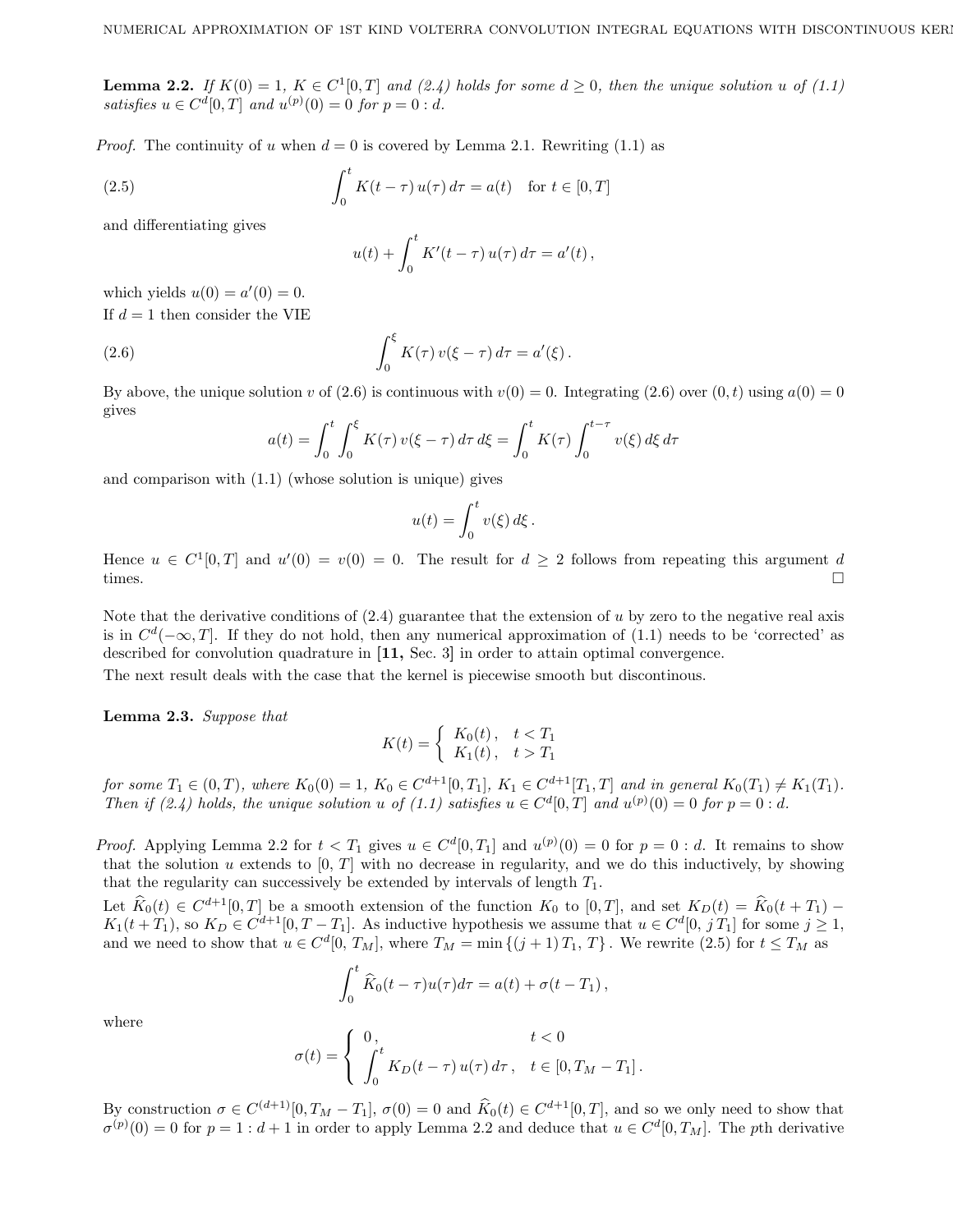

FIGURE 1. A piecewise smooth kernel function with  $N_s = 5$  discontinuities.

of  $\sigma(t)$  for  $t \geq 0$  is

$$
\sigma^{(p)}(t) = \sum_{j=0}^{p-1} K_D^{(j)}(0) u^{(p-1-j)}(t) + \int_0^t K_D^{(p)}(t-\tau) u(\tau) d\tau
$$

from which the required result follows at  $t = 0$ .

We allow the kernel K to have a finite number of discontinuities, at  $T_{\ell}$ ,  $\ell = 1 : N_s$  where  $0 = T_0 < T_1 <$  $T_2 < \cdots < T_{N_s} < T_{N_s+1} = T$ , and set  $K_{\ell}(t) = K(t)$  for  $t \in (T_{\ell}, T_{\ell+1})$ . The arguments of Lemma 2.3 can be extended to this case, yielding the following result.

**Corollorary 2.1.** Suppose that a satisfies  $(2.4)$  and

(2.7) 
$$
K_0(0) = 1, \quad K_\ell \in C^{d+1}(T_\ell, T_{\ell+1}) \quad \text{for } \ell = 0 : N_s
$$

for some  $d \geq 0$ . Then the unique solution u of (1.1) with  $K(t) = K_{\ell}(t)$  for  $t \in (T_{\ell}, T_{\ell+1})$ , satisfies  $u \in C^{d}[0, T]$ and  $u^{(p)}(0) = 0$  for  $p = 0 : d$ .

Note that, as illustrated in Figure 1, a discontinuous kernel which satisfies (2.7) can be written as the sum of a continuous piecewise smooth function  $K_C$  and  $N_s$  constant pulse functions, i.e.

(2.8) 
$$
K_C(t) := K(t) - \sum_{\ell=1}^{N_s} \alpha_\ell \left[ H(t - T_\ell) - H(t - T_{\ell+1}) \right],
$$

is continuous when

(2.9) 
$$
\alpha_0 = 0
$$
 and  $\alpha_{\ell} - \alpha_{\ell-1} = K_{\ell}(T_{\ell}) - K_{\ell-1}(T_{\ell}), \quad \ell = 1 : N_s.$ 

Alternatively, (2.8) can be written as

$$
K(t) = K_C(t) + \sum_{\ell=1}^{N_s} (K_{\ell}(T_{\ell}) - K_{\ell-1}(T_{\ell})) H(t - T_{\ell}).
$$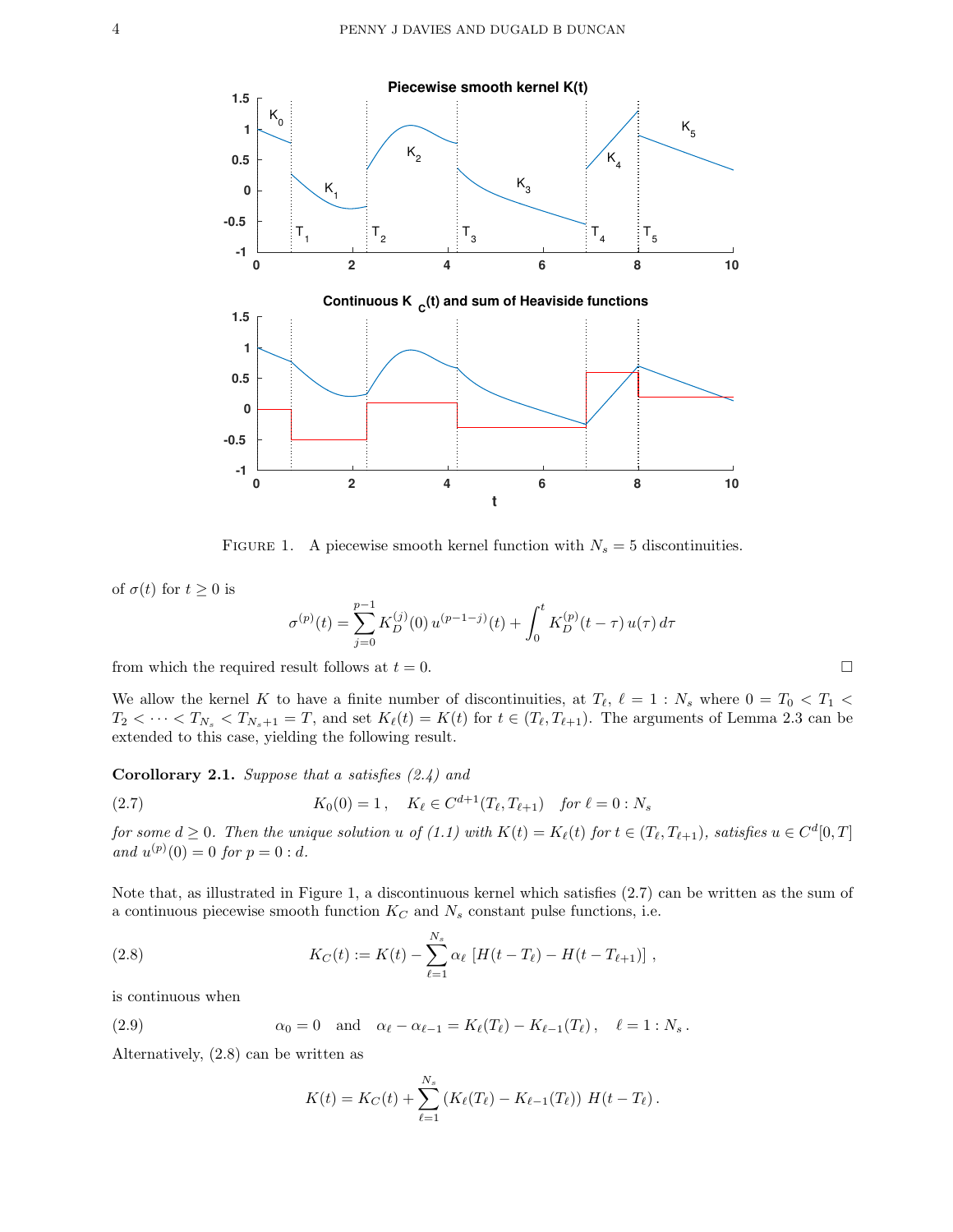2.2. Convolution spline approximation. The convolution spline scheme from [5] is a backwards-in-time approximation of the solution u of (1.1) at time  $t_n = nh$  with constant stepsize  $h = T/N_T$  given by

(2.10) 
$$
u(t_n - \tau) \approx U_n(t_n - \tau) = \sum_{j=0}^n v_{n-j} \phi_j(\tau/h) \text{ for } \tau \in [0, t_n],
$$

where the basis functions are cubic B-splines with a parabolic runout condition at  $t = 0$ . That is, for  $t \ge 0$ ,

(2.11) 
$$
\begin{aligned}\n\phi_0(t) &= B_3(t) + 3B_3(t+1), & \phi_1(t) &= B_3(t-1) - 3B_3(t+1), \\
\phi_2(t) &= B_3(t-2) + B_3(t+1), & \phi_j(t) &= B_3(t-j) & \text{for } j \ge 3,\n\end{aligned}
$$

where  $B_3(t)$  is the cardinal cubic B-spline (see e.g. a standard text such as [6]). All the basis functions  $\phi_j$ are non-negative on  $[0, \infty)$  except for  $\phi_1$ , which is negative for  $t \in [0, 1 - \sqrt{2/3})$ . The cardinal B-spline  $B_m(t)$ for  $m \ge 1$  is a positive, even function, is globally  $C^{m-1}$ , has support in  $(-(m+1)/2, (m+1)/2)$  and is a polynomial of degree m on each interval  $(k, k + 1)$  for  $k = -(m + 1)/2$  :  $(m - 1)/2$ . It satisfies

$$
B'_{m+1}(t) = B_m(t + 1/2) - B_m(t - 1/2),
$$

and integrating gives

(2.12) 
$$
B_{m+1}(x+1/2) = \int_{x}^{x+1} B_{m}(t) dt
$$

for  $x > -(m+3)/2$ .

Using the fact that  $u(t) = 0$  for  $t \leq 0$  (in other words, u is causal), (1.1) can be written as

$$
\int_0^\infty K(\tau) u(t-\tau) d\tau = a(t), \quad t \in [0, T].
$$

Substituting  $t = t_n$  and the approximation (2.10) into this gives the discrete convolution equation

(2.13) 
$$
\int_0^\infty K(\tau) U_n(t_n - \tau) d\tau = \sum_{j=0}^n q_j v_{n-j} = a(t_n) \text{ for } n = 0: N_T
$$

for the unknown coefficients  $v_k$ , where

(2.14) 
$$
q_j = \int_0^\infty K(t) \, \phi_j(t/h) \, dt = h \int_{\max(0,j-2)}^{j+2} K(th) \, \phi_j(t) \, dt \, .
$$

The  $v_k$  are obtained recursively from (2.13) by time marching:

(2.15) 
$$
v_0 = 0, \quad v_n = \frac{1}{q_0} \left( a(t_n) - \sum_{j=0}^{n-1} q_{n-j} v_j \right), \quad n \ge 1.
$$

The step size  $h := T/N_T$  is chosen independently of the locations  $T_\ell$  of the jumps in  $K(t)$ . These locations are associated with mesh intervals by defining  $m_\ell := |T_\ell/h| \in \mathbb{Z}$  and  $r_\ell := T_\ell/h - m_\ell \in [0, 1)$  so that

(2.16) 
$$
T_{\ell} = (m_{\ell} + r_{\ell}) h \text{ for } \ell = 1 : N_s.
$$

The case  $r_{\ell} = 0$  only happens if the jump location is exactly at a mesh point, and in general  $r_{\ell} > 0$ . For completeness we set  $m_0 = 0$ ,  $m_{N_s+1} = N_T$  and  $r_0 = r_{N_s+1} = 0$ . We assume that step size h is sufficiently small so that successive  $T_\ell$  do not occur in intervals which are near-neighbours, in particular we assume that

(2.17) 
$$
m_{\ell+1} - m_{\ell} \ge 5, \quad \ell = 0: N_s
$$

in the calculations below.

3. Benchmark problems and numerical results. Numerical results for the convolution spline approximation (2.10) of (1.1) for a unit step (i.e.  $K(t) = 1 - H(t - T_1)$ ) are given in [5], and we now examine the scheme's performance on some more complicated benchmark problems. Stability and covergence results for these classes of kernels are given in Sections 4–5.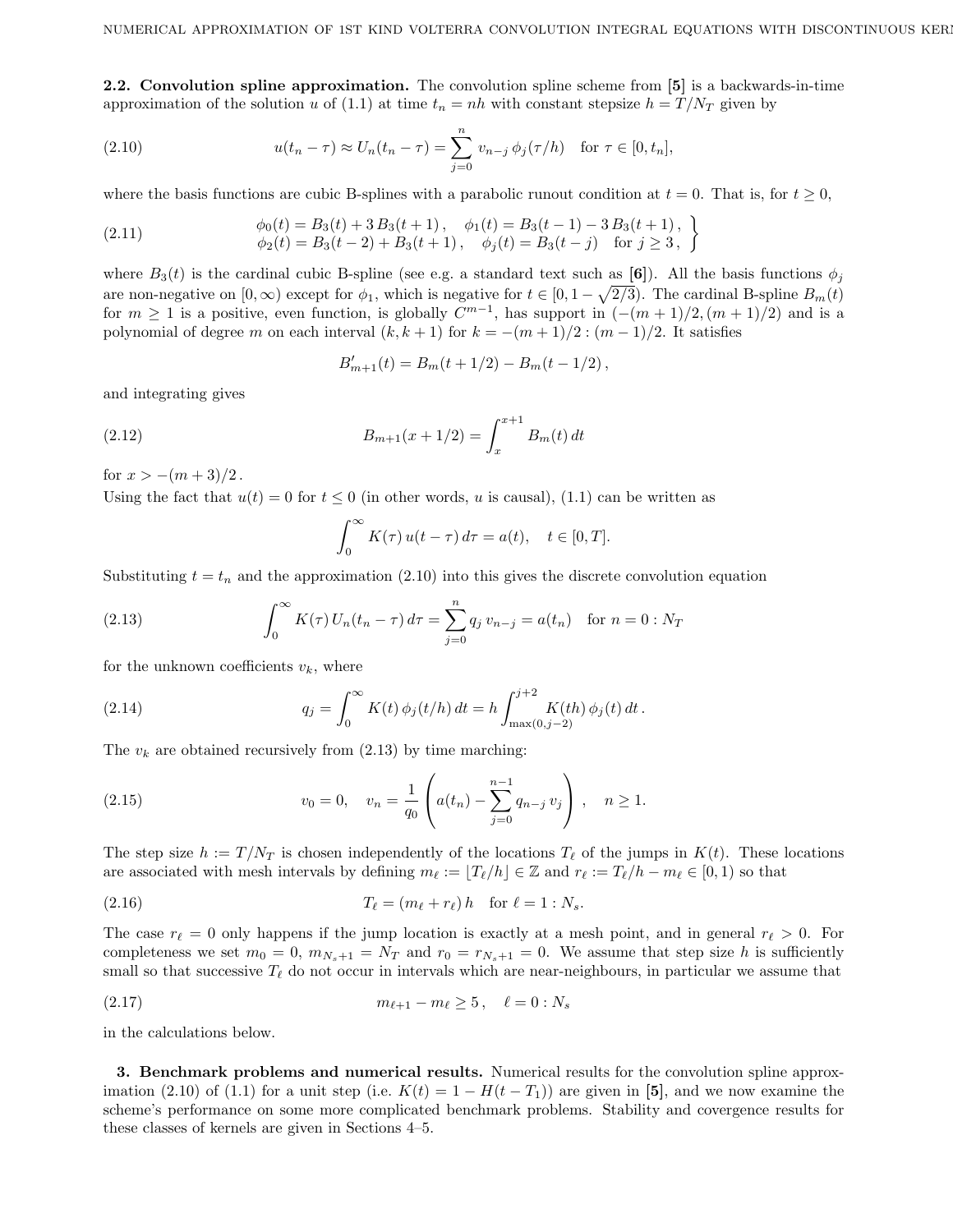**3.1.** BM1: discontinuous multiple step-function kernel. Suppose that K satisfying  $(2.7)$  is a piecewise constant function, i.e.

(3.18) 
$$
K(t) = \sum_{\ell=0}^{N_s} \alpha_{\ell} \left[ H(t - T_{\ell}) - H(t - T_{\ell+1}) \right], \quad t \in [0, T],
$$

for some  $\alpha_{\ell} \in \mathbb{R}$ . This can be rearranged as

$$
K(t) = 1 + \sum_{\ell=1}^{N_s} (\alpha_{\ell} - \alpha_{\ell-1}) H(t - T_{\ell}), \quad \alpha_0 = 1.
$$

The exact solution of (1.1) with this kernel can again be obtained by Laplace transforms, using  $K(s)$  =  $(1 - \overline{Q}(s))/s$  where

$$
\bar{Q}(s) = \sum_{\ell=1}^{N_s} (\alpha_{\ell-1} - \alpha_{\ell}) e^{-sT_{\ell}}.
$$

The Laplace transform of the solution is obtained formally by writing

$$
\bar{u}(s) = (1 - \bar{Q}(s))^{-1} s\bar{a}(s) = \sum_{j=0}^{\infty} \bar{Q}^{j}(s) s\bar{a}(s)
$$

in the same way as for the single step kernel example in Section 1. The function  $Q(s)$  is the transform of a linear combination of time shift operators, with the property

$$
\mathcal{L}^{-1}[\bar{Q}(s) s\bar{a}(s);t] = Qa'(t) := \sum_{\ell=1}^{N_s} (\alpha_{\ell-1} - \alpha_{\ell}) a'(t - T_{\ell}),
$$

giving

$$
u(t) = \sum_{j=0}^{\lfloor t/T_1 \rfloor} \mathsf{Q}^j a'(t) \, .
$$

Although messy to evaluate, it is possible to compute the exact solution up to any finite time given the causal nature of  $a(t)$ .

Assumption (2.17) implies that the first few coefficients  $q_j$  from (2.15) are

$$
q_j/h = \begin{cases} 5/8, & j = 0\\ 5/6, & j = 1\\ 25/24, & j = 2 \end{cases}
$$

For  $j = m_{\ell-1} + 3 : m_{\ell} - 2$  the coefficients are  $q_j = \alpha_{\ell-1} h$ , and in the vicinity of the jump at  $T_{\ell}$  they are

$$
q_{m_{\ell}+k}/h = \alpha_{\ell-1} + (\alpha_{\ell} - \alpha_{\ell-1}) \int_{r_{\ell}-k}^{2} B_3(t) dt, \quad k = -1:2.
$$

**3.2.** BM2: piecewise smooth, globally  $C^0$  (but not  $C^1$ ) kernel. We consider the numerical test problem with kernel

$$
K(t) = [1 - H(t - T_1)] \cos t
$$

where  $T_1 = \pi/2$ . This has Laplace transform

$$
\bar{K}(s) = \frac{s + e^{-T_1 s}}{1 + s^2}
$$

and working through the formal Laplace transform procedure eventually gives the exact solution as

$$
u(t) = \sum_{k=0}^{\lfloor t/T_1 \rfloor} (-1)^k \mathcal{I}^{k+1} \left[ a(t - kT_1) + a''(t - kT_1) \right]
$$

where  $\mathcal{I}^k[f(t)]$  is the kth repeated integral of  $f(t)$ .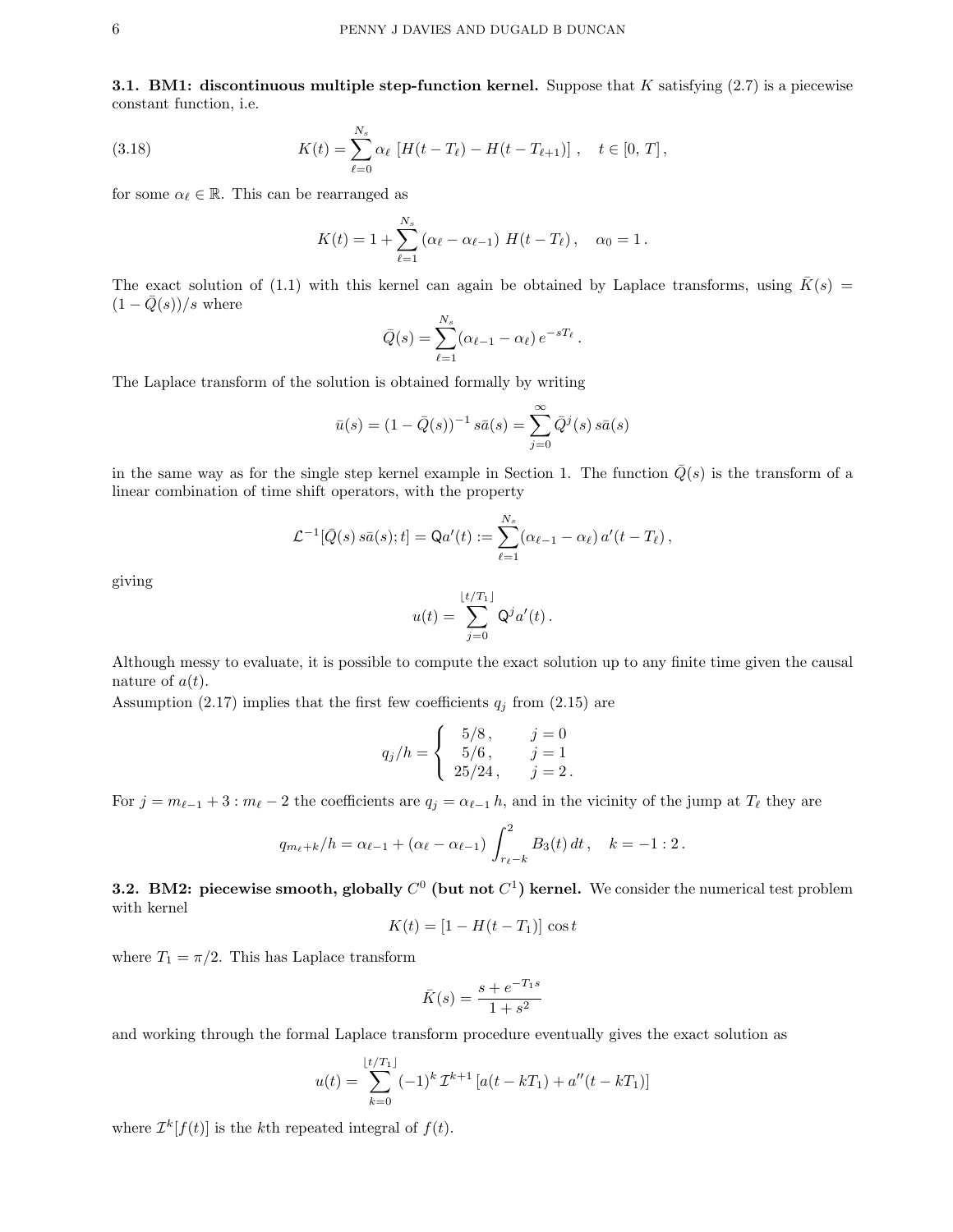

FIGURE 2. The left hand plot shows the  $L_{\infty}$  error for a range of different kernel functions from the benmark problem BM1–BM3 in subsections 3.1–3.3 with fixed  $a \in C^{5}[0, T]$ . The dotted line indicates the  $\mathcal{O}(h^{4})$  slope. The right hand plot has discontinuous kernel K given in subsection 3.3 and right hand side function  $a \in C^p[0,T]$ for  $p = 0$ : 5. The asymptotic slopes marked are  $\mathcal{O}(h^p)$  for  $p = 0:4$ .

#### 3.3. BM3: discontinuous kernel, not piecewise constant. Here we consider

$$
K(t) = [1 - H(t - T_1)] e^{-t}
$$

with Laplace transform

$$
\bar{K}(s) = \frac{1 - e^{-T_1(1+s)}}{1+s}
$$

.

The Laplace transformed solution formally satisfies

$$
\bar{u}(s) = \sum_{k=0}^{\infty} e^{-kT_1} e^{-skT_1} (1+s) \,\bar{a}(s)
$$

giving the exact solution

(3.19) 
$$
u(t) = \sum_{k=0}^{\lfloor t/T_1 \rfloor} e^{-kT_1} \left( a(t - kT_1) + a'(t - kT_1) \right).
$$

Note that there is a decreasing contribution from terms further in the past.

3.4. Numerical implementation and results. Numerical results for the benchmark problems in the previous subsections are shown in Figure 2. In each case the coefficients  $q_i$  defined by (2.14) are evaluated almost exactly, using high order composite Gauss quadrature over intervals of length h between the nodes. If an interval contains one of the points of discontinuity  $T_\ell$  for  $\ell = 1 : N_s$  then it is split at the discontinuity and the same quadrature rule is applied on both segments. Errors in the solution are measured using the  $L_{\infty}$ norm of the difference between the exact and numerical solutions at the node points, when the exact solution is available. If not, then the error is estimated by mesh halving. In all cases the length of the interval is  $T = 10$ and the step size  $h$  is chosen to avoid special cases in which the discontinuities occur at an integer multiple of h.

The plots on the left of Figure 2 all use the forcing term

$$
a(t) = t^6 e^{-50(t-0.5)^2}, \quad t \ge 0
$$

which satisfies (2.4) with  $d = 4$ . The BM1 (subsection 3.1)  $N_s = 2$  case has

$$
T_1 = 1/\sqrt{2}, T_2 = \sqrt{3/2}
$$
 with  $\alpha_0 = 1, \alpha_1 = 0.6, \alpha_2 = 0$ 

while the BM1  $N_s = 5$  case has

$$
T_1 = 1/\sqrt{2}, T_2 = \sqrt{3/2}, T_3 = \sqrt{5/2}, T_4 = \sqrt{7/2}, T_5 = \sqrt{11/2}
$$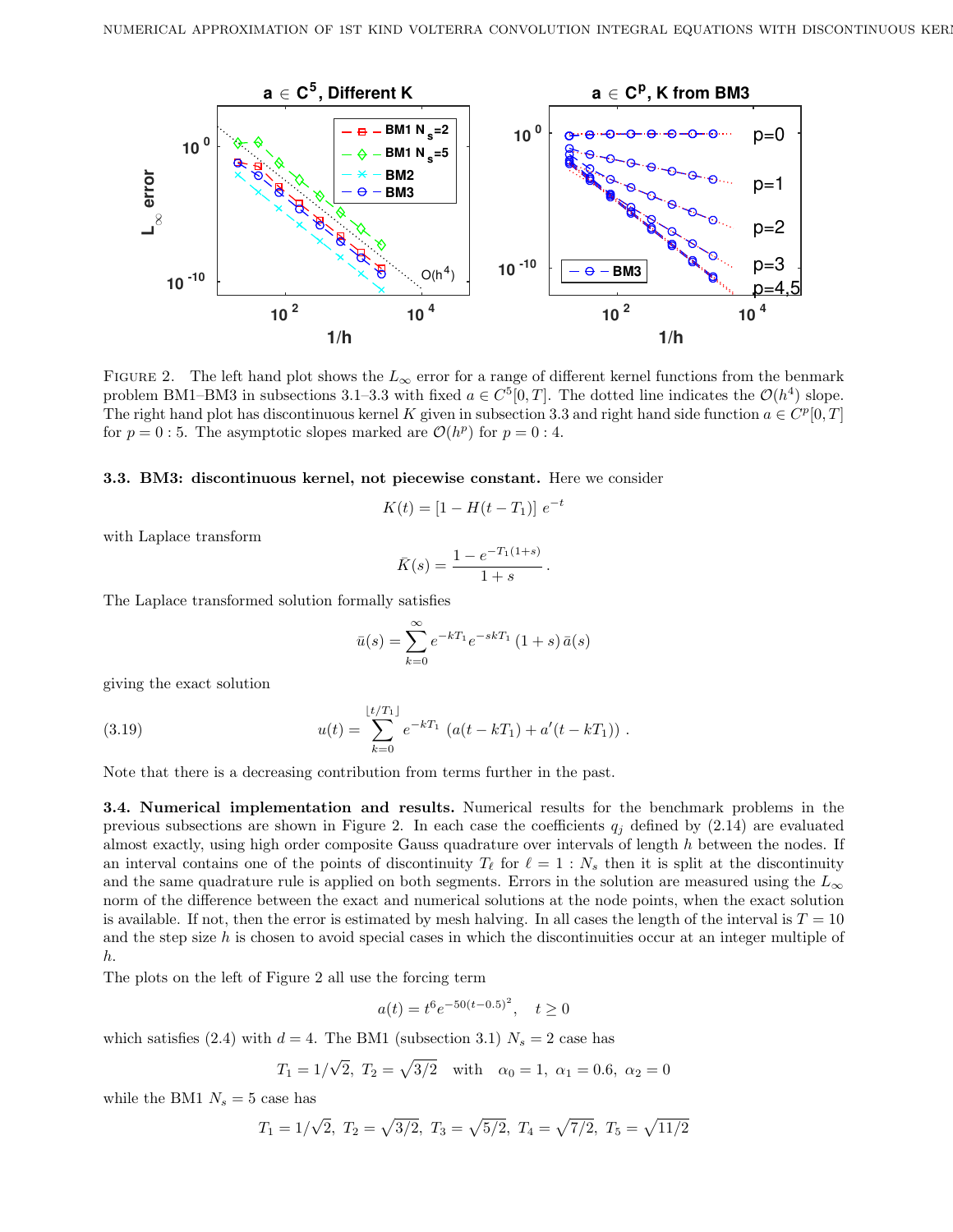with

$$
\alpha_0 = 1, \ \alpha_1 = 0.6, \ \alpha_2 = -0.4, \ \alpha_2 = -0.1, \ \alpha_4 = 0.5, \ \alpha_5 = 0.
$$

Problem BM2 is as described in subsection 3.2 and problem BM3 from subsection 3.3 is used with  $T_1 = 1/$ √ 2. The scheme exhibits very clear  $\mathcal{O}(h^4)$  convergence in all of these cases.

The results on the right of Figure 2 show what happens when the regularity of the forcing term  $a(t)$  is reduced in problem BM3 with  $T_1 = 1/\sqrt{2}$ . We use

$$
a(t) = \left(t^6 + (p+1)^2(t-0.45)_{+}^{p+1}\right)e^{-50(t-0.5)^2}, \text{ for } p = 0:5,
$$

where the truncated power function is  $(x)_+ := \max(x, 0)$  for  $x \in \mathbb{R}$ . If  $p = 0$  then  $a \notin C^1[0, T]$  and the explicit solution u given by  $(3.19)$  is discontinuous at each integer multiple of  $T_1$ . Figure 2 shows that there is no convergence (in the  $L_{\infty}$  norm) when  $p = 0$ . If  $p \ge 1$  then  $a(t)$  satisfies (2.4) with  $d = p - 1$  and (3.19) gives  $u \in C^{p-1}[0,T]$ . The observed convergence rate is  $\mathcal{O}(h^{\min(p,4)})$ , saturating at  $\mathcal{O}(h^4)$ , which is better than might be expected for cubic spline interpolation, where  $u \in C^4$  is a standard assumption. We note that the function u from  $(3.19)$  is smooth everywhere except at integer multiples of  $T_1$  where its fourth derivative is discontinuous, and this special structure might be responsible for the better than expected convergence behaviour.

4. Stability of the convolution spline scheme. We now describe a new technique for investigating the stability (as defined below) of approximation schemes for (1.1). The advantage of this approach over that from [5] is that it enables us to prove convergence for discontinuous kernel functions.

**Definition 4.1.** The approximation (2.15) of (1.1) is **stable** if there exists a constant C independent of h such that

$$
|v_n| \le C \quad \text{for } n = 1 : N_T.
$$

We first collect together some definitions and results which will be needed for the subsequent analysis.

**4.1. Definitions and auxiliary results.** We set  $||f|| = ||f||_{L^{\infty}[0,T]}$  and define the broken norm  $||\cdot||$  by

$$
\|f\| := \sum_{\ell=0}^{N_s} \|f\|_{L^\infty(T_\ell, T_{\ell+1})},
$$

where the points  $T_\ell$  for  $\ell = 1 : N_s$  are the permitted points of discontinuity of the kernel K. Note that (2.7) implies

 $||K|| + ||K'|| \leq C$ 

for some constant C.

**Definition 4.2.** The Z-transform of a sequence  $\{f_n\}_{n=0}^{\infty}$  is the function F given by

(4.21) 
$$
F(\xi) = \mathcal{Z}\{f_n\}(\xi) = \sum_{n=0}^{\infty} f_n \xi^n
$$

where  $\xi \in \mathbb{C}$  with  $|\xi| \leq 1$  is such that the sum converges.

The sequence  $\mu_n$  defined by

 $(4.22)$  15  $\mu_n + 5 \mu_{n-1} + 5 \mu_{n-2} - \mu_{n-3} = 0$  for  $n \ge 1$  with  $\mu_0 = 1$  and  $\mu_n = 0$  for  $n < 0$ , plays a key part in the analysis, and its relevant properties are collected below.

**Lemma 4.1.** The Z-transform of the sequence  $\mu_n$  satisfies  $\mathcal{Z}\{\mu_n\}(\xi) = 1/G_0(\xi)$  where

(4.23)  $G_0(\xi) := (15 + 5\xi + 5\xi^2 - \xi^3)/15$ 

has roots  $\xi_1 \approx 6.197$ ,  $\xi_{2,3} \approx -0.5986 \pm 1.4359 i$ . The solution of the difference equation (4.22) is (4.24)  $\mu_n = c_1 \xi_1^{-n} + c_2 \xi_2^{-n} + c_3 \xi_3^{-n},$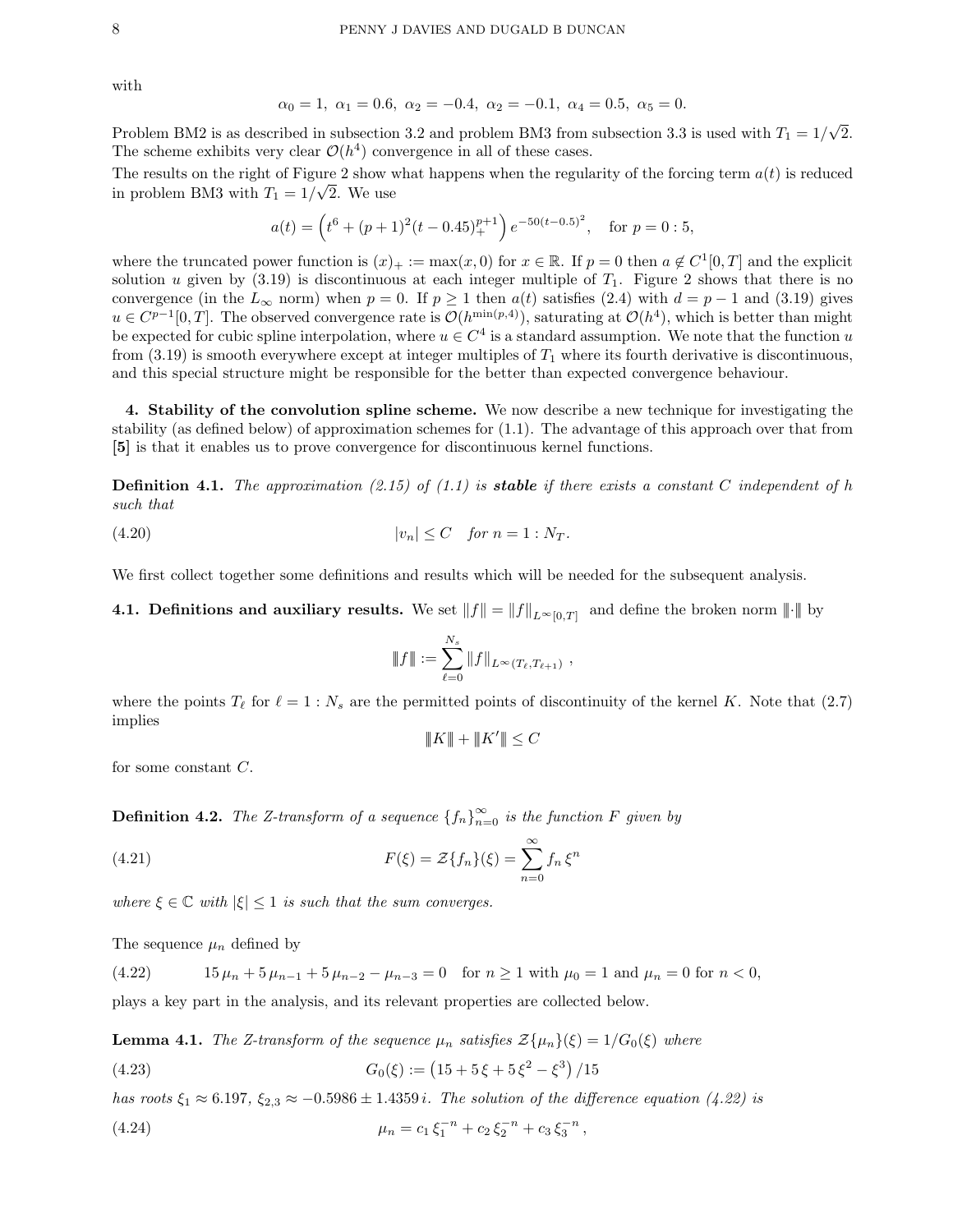where  $c_1 \approx 0.050$ ,  $\overline{c_3} = c_2 \approx 0.475 - 0.0897 i$ , and

(4.25) 
$$
C_{\mu} := \sum_{j=0}^{\infty} |\mu_j| \approx 2.051339.
$$

We use the standard discrete Gronwall inequality below for continuous kernel problems.

**Lemma 4.2** (Discrete Gronwall inequality; see e.g. [16, Lemma 1.4.2]). If the sequence  $x_n \geq 0$  satisfies

$$
x_0 \le a, \quad x_n \le a + b \sum_{j=0}^{n-1} x_j, \quad \text{for } n \ge 1
$$

for some a,  $b \geq 0$ , then

$$
x_n \le a \left(1+b\right)^n \le a \, e^{bn} \quad \text{for all } n \ge 0.
$$

Discontinuous kernels whose first discontinuity is at  $T_1 \approx Mh$  give rise to a stability sequence which has a localised contribution coming from M steps back. The following result extends the standard Gronwall inequality bound to deal with this case.

**Lemma 4.3.** If the sequence  $x_n \geq 0$  satisfies

(4.26) 
$$
x_n \equiv 0 \text{ for } n < 0, \quad x_0 \le a \quad and \quad x_n \le a + b \sum_{j=0}^{n-1} x_j + c x_{n-M} \quad \text{for } n \ge 1
$$

with a, b,  $c \geq 0$ , then

(4.27) 
$$
x_n \le a (1+b)^n (1+c)^{\lfloor n/M \rfloor} \text{ for all } n \ge 0,
$$

where  $|w|$  is the largest integer less than or equal to  $w \in \mathbb{R}$ .

*Proof.* We use induction over blocks of length M on the sequence  $x_n \geq 0$  satisfying (4.26), with inductive hypothesis:

(IH)<sub>S</sub>: (4.27) holds for  $n = 0$ :  $S M - 1$  for some  $S \ge 1$ .

It follows from Lemma 4.2 that  $(\text{IH})_S$  holds when  $S = 1$ , and suppose that it is true for some  $S \geq 1$ . We need to show that (4.27) holds for  $n = SM + k$  for  $k = 0 : M - 1$ . For such k it follows from (4.26) and (4.27) that

$$
x_{SM+k} \leq a + a(1+c)^{S-1} \left\{ c(1+b)^{(S-1)M+k} + b \sum_{j=0}^{SM-1} (1+b)^j \right\} + b \sum_{j=0}^{k-1} x_{SM+j}
$$
  

$$
\leq a(1+c)^{S-1} \left\{ c(1+b)^{(S-1)M+k} + (1+b)^{SM} \right\} + b \sum_{j=0}^{k-1} x_{SM+j}
$$
  

$$
\leq a(1+c)^{S}(1+b)^{SM} + b \sum_{j=0}^{k-1} x_{SM+j}.
$$

We have thus shown that the sequence  $y_k = x_{SM+k}$  satisfies

$$
y_k \le a (1+c)^S (1+b)^{SM} + b \sum_{j=0}^{k-1} y_j
$$

and hence it follows from Lemma 4.2 that

$$
x_{SM+k} \le a\left(1+c\right)^S (1+b)^{SM} (1+b)^k = a\left(1+c\right)^S (1+b)^{SM+k},
$$

giving  $(IH)_{S+1}$  as required.

We also need the following weighted integral mean value theorem (see e.g.  $[19, Thm. A.6]$ ).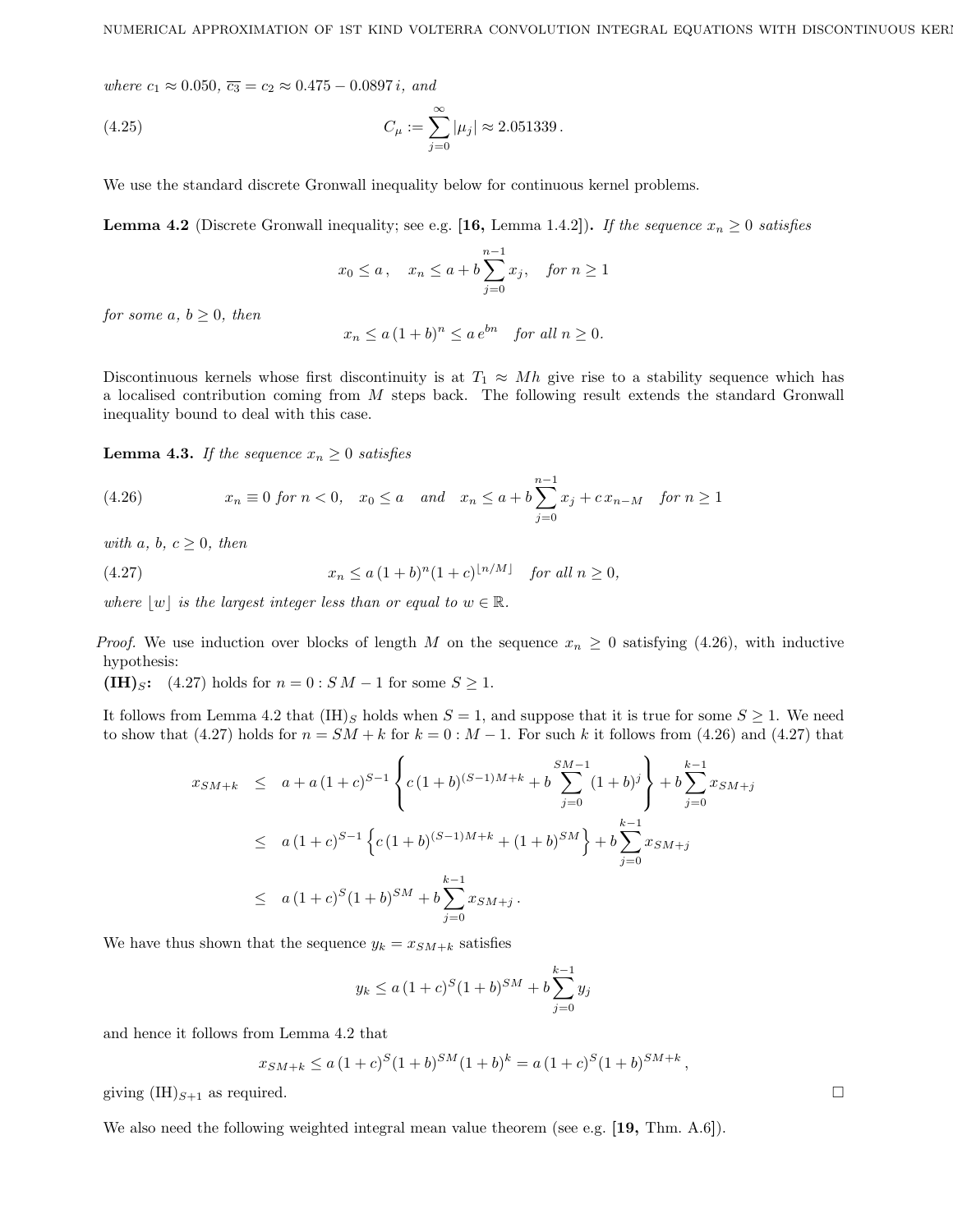**Lemma 4.4.** If f is continuous on  $[a, b]$ , then for any non-negative weight function w with positive integral, there exists  $\xi \in [a, b]$  such that

(4.28) 
$$
f(\xi) \int_{a}^{b} w(x) dx = \int_{a}^{b} f(x) w(x) dx.
$$

4.2. Stability for piecewise smooth kernels. In this subsection we start by taking the backward difference of the approximation (2.13) and obtain bounds on the sizes of the quantities  $(q_i - q_{i-1})/q_0$  that appear, most of which are  $\mathcal{O}(h)$ . As noted in (2.8) the discontinuous kernel  $K(t)$  can be written as the sum of a collection of Heaviside functions and a continuous piecewise smooth function and we establish the stability of these two cases separately in subsections 4.2.1 and 4.2.2. These two results are combined to give the general case in subsection 4.2.3.

We assume that (2.4) and (2.7) hold for some  $d \geq 0$ , and that h is small enough for (2.17) to hold, so that the first discontinuity of K occurs beyond the support of  $\phi_i(t/h)$  for  $j = 0:3$ . It then follows from Lemma 4.4 that there is  $\xi_0 \in (0, 2)$  with

$$
\frac{q_0}{h} = \int_0^2 K(th) \phi_0(t) dt = K(0) \int_0^2 \phi_0(t) dt + hK'(h\xi_0) \int_0^2 t \phi_0(t) dt = \frac{5}{8} + \frac{31h}{120} K'(h\xi_0),
$$

and hence  $q_0 > 0$  for sufficiently small h. We similarly obtain

$$
q_j/h = \begin{cases} 5/6 + (59/60) h K'(h\xi_1), & j = 1\\ 25/24 + (241/120) h K'(h\xi_2), & j = 2\\ 1 + 3 h K'(h\xi_3), & j = 3, \end{cases}
$$

for some  $\xi_j \in [\max(0, j-2), j+2].$ 

Taking the backward difference of  $(2.13)$  and dividing by  $q_0$  gives

(4.29) 
$$
v_0 = 0, \quad \sum_{j=0}^n \eta_j v_{n-j} = (a(t_n) - a(t_{n-1})) / q_0, \quad n \ge 1
$$

where

(4.30) 
$$
\eta_0 := 1, \quad \eta_j := (q_j - q_{j-1})/q_0, \quad j \ge 1.
$$

It follows from (2.4) and the above calculations that

(4.31) 
$$
\frac{|a(t_n) - a(t_{n-1})|}{q_0} \le \frac{\frac{8}{5} a_{\Delta}}{1 + \frac{31}{75} hK'(h\xi_0)}, \quad n = 1 : N_T
$$

where

(4.32) 
$$
a_{\Delta} := \max_{n \leq N_T} \left\{ \frac{|a(t_n) - a(t_{n-1})|}{h} \right\}
$$

and the leading coefficients in (4.29) are

$$
\eta_1=1/3+\eta_1^*,\quad \eta_2=1/3+\eta_2^*,\quad \eta_3=-1/15+\eta_3^*\,,
$$

where  $|\eta_j^*| \leq 2h \max\{|K'(h\xi)| : \xi \in [0,5]\}$  for  $j = 1:3$  when h is sufficiently small. It is also straightforward to verify that if  $K(t)$  is continuous for  $t \in [t_{j-3}, t_{j+2}]$  for  $j \geq 4$ , then

$$
|q_j - q_{j-1}| \leq h^2 | \|K'\|
$$

 $\text{(and } |\eta_j| \leq (h^2/q_0) \llbracket K \llbracket \leq 2h \llbracket K \llbracket \text{ for sufficiently small } h), \text{ but if } K \text{ is discontinuous at } t = T_\ell \in [t_{j-3}, t_{j+2}],$ then  $\eta_i$  is an  $\mathcal{O}(1)$  quantity.

4.2.1. Discontinuous multiple step-function kernel. Stability results for the case of a single jump step-function kernel were obtained in [5], but the modified Gronwall Lemma 4.3 introduced above allows us to obtain a sharper result, as well as treating the more difficult case of multiple jumps.

If the kernel K is given by (3.18) with  $\alpha_0 = 1$ , then the coefficients  $\eta_j$  are

$$
\eta_1 = \eta_2 = 1/3
$$
,  $\eta_3 = -1/15$ , and  $\eta_j = 0$  for  $j = m_{\ell-1} + 4 : m_{\ell} - 2$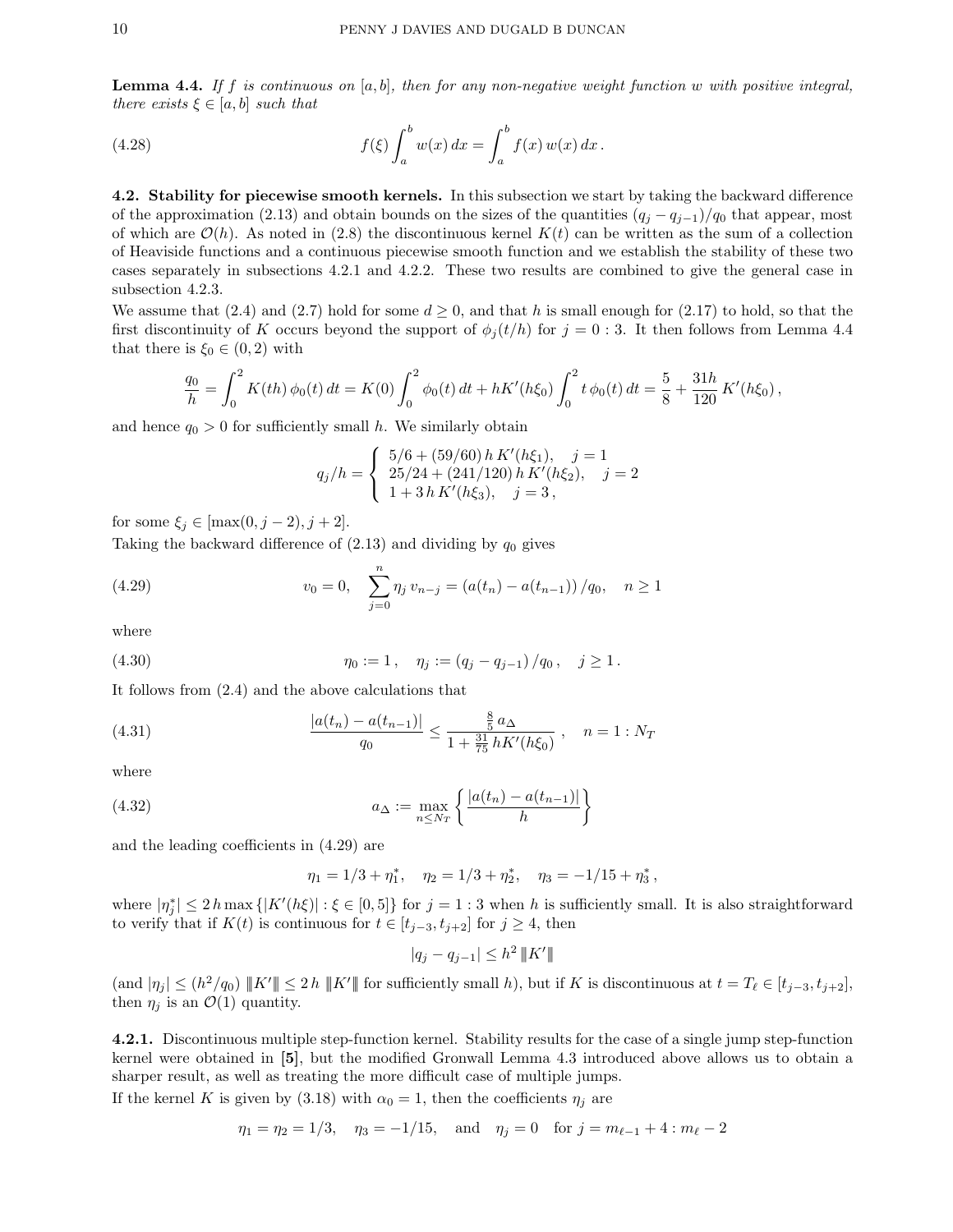for each  $\ell$ . The values around the jump discontinuity at  $T_{\ell}$  are

$$
\eta_{m_{\ell}+k} = \frac{8}{5} \left( \alpha_{\ell} - \alpha_{\ell-1} \right) \int_{r_{\ell}-k}^{r_{\ell}-k+1} B_3(t) \, dt = \frac{8}{5} \left( \alpha_{\ell} - \alpha_{\ell-1} \right) \beta_k(r) \quad \text{for } k = -1:3,
$$

using (2.12), where  $\beta_k(r) = B_4(r_\ell - k + 1/2) \geq 0$ . Substituting the values of  $\eta_j$  into (4.29) gives

$$
\frac{15 v_n + 5 v_{n-1} + 5 v_{n-2} - v_{n-3}}{15} = \frac{8}{5} \left\{ \frac{a(t_n) - a(t_{n-1})}{h} + \sum_{\ell=1}^{N_s} (\alpha_{\ell-1} - \alpha_{\ell}) \sum_{k=-1}^{3} \beta_k v_{n-m_{\ell}-k} \right\}
$$

with  $v_0 = 0$  for  $k \leq 0$ . The Z-transform of this difference scheme is

$$
G_0(\xi) V(\xi) = \frac{8}{5} \left\{ \frac{(1-\xi)A(\xi)}{h} + \sum_{\ell=1}^{N_s} (\alpha_{\ell-1} - \alpha_{\ell}) \sum_{k=-1}^3 \beta_k \xi^{m_{\ell}+k} V(\xi) \right\},
$$

where  $G_0$  is defined in (4.23). Using Lemma 4.1 and taking the inverse transform gives

$$
v_n = \frac{8}{5} \sum_{j=0}^n \mu_{n-j} \left\{ \frac{a(t_j) - a(t_{j-1})}{h} + \sum_{\ell=1}^{N_s} \left( \alpha_{\ell-1} - \alpha_{\ell} \right) \sum_{k=-1}^3 \beta_k v_{j-m_{\ell}-k} \right\},
$$

and it follows from (4.25) and (4.31) that

(4.33) 
$$
|v_n| \leq \frac{8}{5}C_{\mu}a_{\Delta} + \frac{8}{5}\sum_{j=0}^n|\mu_{n-j}|\sum_{\ell=1}^{N_s}|\alpha_{\ell-1} - \alpha_{\ell}|\sum_{k=-1}^3 \beta_k(r)|v_{j-m_{\ell}-k}| \text{ for } n \geq 1.
$$

To make further progress with this inequality we introduce the cumulative maximum modulus

(4.34) 
$$
z_n := \max_{0 \le j \le n} |v_j|, \quad n > 0
$$

with  $z_n = 0$  for all  $n \leq 0$ . Then the second term on the right-hand side of (4.33) can be bounded by:

$$
\frac{8}{5} \sum_{j=0}^{n} |\mu_{n-j}| z_{n-m_1+1} \sum_{\ell=1}^{N_s} |\alpha_{\ell-1} - \alpha_{\ell}| \sum_{k=-1}^{3} \beta_k(r) = \frac{8}{5} z_{n-m_1+1} \sum_{j=0}^{n} |\mu_{n-j}| \sum_{\ell=1}^{N_s} |\alpha_{\ell-1} - \alpha_{\ell}|
$$

since  $\sum_{k=-1}^{3} \beta_k(r) = 1$  for all  $r \in [0, 1)$  from the properties of quartic splines. Hence

$$
|v_n| \le C_1 + C_2 z_{n-m_1+1}
$$

for each  $n \geq 0$ , where  $C_1 = 8 C_\mu a_\Delta/5$ ,  $a_\Delta$  is defined in (4.32) and  $C_2 = 8 C_\mu \sum_{\ell=1}^{N_s} |\alpha_{\ell-1} - \alpha_\ell|/5$ . If  $0 \leq k \leq n$ then

$$
|v_k| \le C_1 + C_2 z_{k-m_1+1} \le C_1 + C_2 z_{n-m_1+1}
$$

and so

$$
z_n \leq C_1 + C_2 z_{n-m_1+1} \, .
$$

Finally, applying the modified Gronwall inequality Lemma 4.3 gives the stability bound

$$
|v_n| \le z_n \le C_1 \left(1 + C_2\right)^{\lfloor n/(m_1 - 1) \rfloor}
$$

for  $n = 1 : N_T$ . Note that  $\lfloor n/(m_1 - 1) \rfloor \leq T / (T_1 - 2h)$  and so  $|v_n|$  is bounded independently of h.

**4.2.2.** Continuous piecewise  $C^1$  kernels. The convergence proof of [5] (which implies stability) needs a,  $K \in C^{7}[0,T]$ , but as shown below far less regularity is needed. We assume that K is globally continuous on  $[0, T]$  and that a and K respectively satisfy  $(2.4)$  and  $(2.7)$  with  $d = 0$ . The scheme (4.29) can be rewritten as

$$
\frac{15 v_n + 5 v_{n-1} + 5 v_{n-2} - v_{n-3}}{15} = \frac{a(t_n) - a(t_{n-1})}{q_0} - \sum_{j=0}^{n-1} \eta_{n-j}^* v_j
$$

where  $\eta_0^* = 0$ ,  $\eta_j^*$  for  $j = 1:3$  are as defined in Section 4.2 and  $\eta_j^* = \eta_j$  for  $j \ge 4$ . The bounds from Section 4.2 give

$$
|\eta^*_j|\leq 2\,h\,\,\|K'\|
$$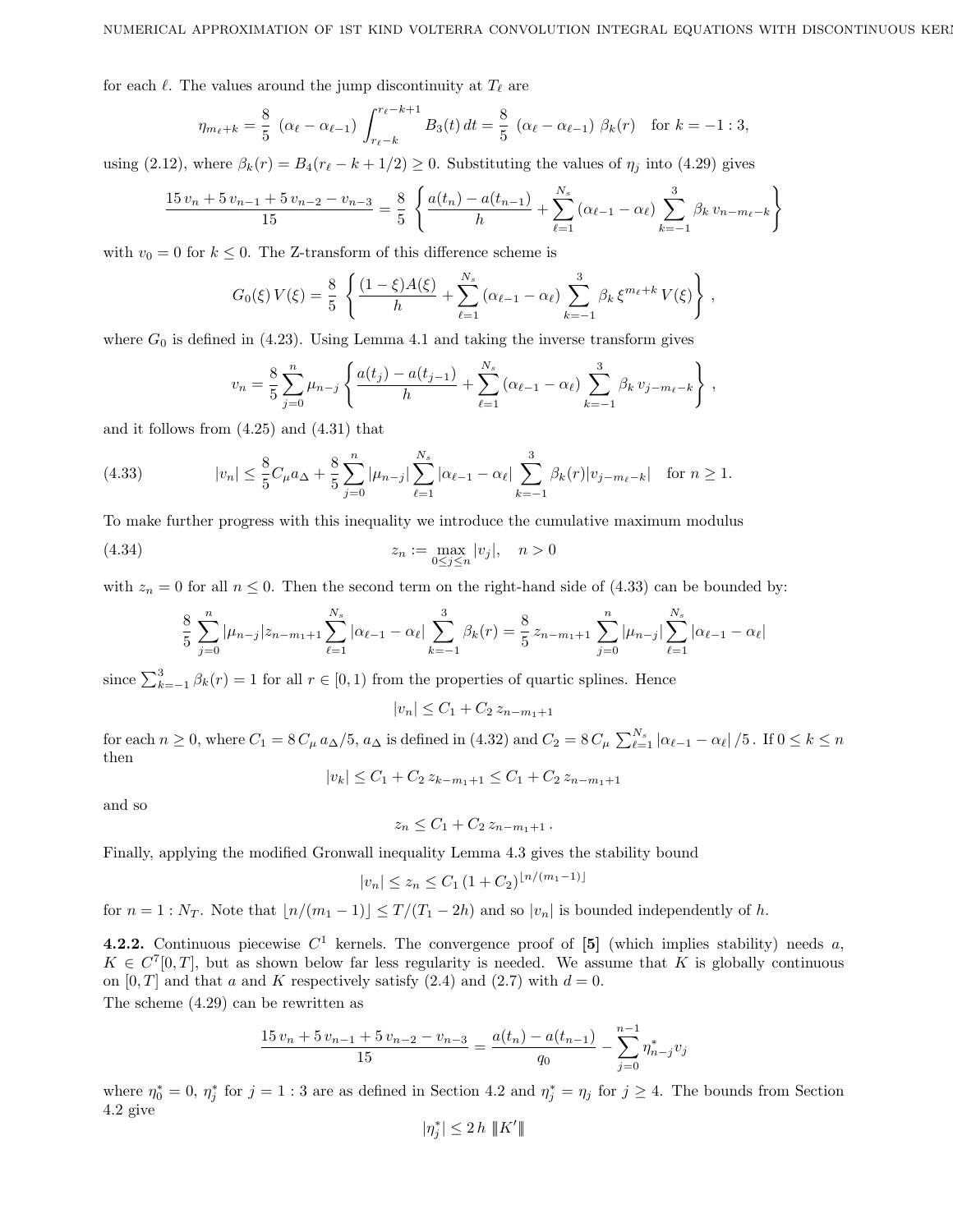for each j. As in the previous subsection, taking the Z-transform of the above difference scheme gives

$$
G_0(\xi) V(\xi) = \frac{(1 - \xi)A(\xi)}{q_0} - \mathcal{Z} \{\eta_n^*\}(\xi) V(\xi)
$$

and we again use Lemma 4.1 and take the inverse transform to obtain

$$
V(\xi) = \mathcal{Z}\{\mu_n\}(\xi) \left\{ \frac{(1-\xi)A(\xi)}{q_0} - \mathcal{Z}\{\eta_n^*\}(\xi) V(\xi) \right\}
$$

and

$$
v_n = \sum_{j=0}^n \mu_{n-j} \left( \frac{a(t_j) - a(t_{j-1})}{q_0} \right) - \sum_{j=0}^n \mu_{n-j} \sum_{k=0}^{j-1} \eta_{j-k}^* v_k, \quad n \ge 1.
$$

It then follows from Lemma 4.1 and the bounds of Section 4.2 that

$$
|v_n| \le 2 C_{\mu} a_{\Delta} + 9 C_{\mu} ||K'|| h \sum_{j=0}^{n-1} |v_j|
$$

for  $n = 1 : N_T$ . The standard Gronwall inequality in Lemma 4.2 then gives the stability result

$$
|v_n| \leq 2 C_{\mu} a_{\Delta} \exp\left(2 C_{\mu} \Vert K' \Vert \right) n h \leq 2 C_{\mu} a_{\Delta} \exp\left(2 C_{\mu} \Vert K' \Vert \right)
$$

for  $n = 1 : N_T$  where  $a_{\Delta}$  is defined in (4.32).

**4.2.3.** General piecewise  $C^1$  kernel. The results of the previous two subsections are now combined to prove the following result.

**Theorem 4.1.** Suppose that (2.4) and (2.7) hold for  $d = 0$ . Then for sufficiently small h, the solution  $v_n$  of (4.29) satisfies

,

(4.35) 
$$
|v_n| \le C_1 e^{C_2 T} (1 + C_3)^{\lfloor n/(m_1 - 1) \rfloor}
$$

for  $n = 1 : N_T$ , where

(4.36) 
$$
C_1 := 2 C_{\mu} a_{\Delta}, \quad C_2 := 2 C_{\mu} ||K'||, \quad C_3 := 2 C_{\mu} \sum_{\ell=1}^{N_s} |K_{\ell-1}(T_{\ell}) - K_{\ell}(T_{\ell})|,
$$

 $C_{\mu}$  given by (4.25) and  $a_{\Delta} \leq ||a'||$  is defined in (4.32).

*Proof.* As in (2.8) we write K as the sum of a continuous piecewise  $C<sup>1</sup>$  function  $K_C$  and piecewise constant functions:

$$
K(t) = K_C(t) + \sum_{\ell=1}^{N_s} \alpha_{\ell} [H(t - T_{\ell}) - H(t - T_{\ell+1})]
$$

where the  $\alpha_{\ell}$  are as defined in (2.9). We use the results of the previous two subsections to split the coefficients  $\eta_j$  into two parts:

$$
\eta_j=\eta_j^\dagger+\eta_j^*
$$

where the  $\eta_j^{\dagger}$  terms correspond to the piecewise constant parts (see Section 4.2.1) and are given by

$$
\eta_0^{\dagger} = 1
$$
,  $\eta_1^{\dagger} = \eta_2^{\dagger} = 1/3$ ,  $\eta_3^{\dagger} = -1/15$ , and  $\eta_j^{\dagger} = 0$  for  $j = m_{\ell-1} + 4 : m_{\ell} - 2$ 

for each  $\ell$ . The values around the jump discontinuity at  $T_{\ell}$  are

$$
\eta_{m_{\ell}+k}^{\dagger} = \frac{h\left(\alpha_{\ell}-\alpha_{\ell-1}\right)}{q_0} \,\beta_k(r) \,.\quad \text{for } k = -1:3,
$$

As in the previous subsection, the remainder terms  $\eta_j^*$  satisfy

$$
\eta_0^* = 0 \,, \quad |\eta_j^*| \leq 2 \, h \, \left\| K' \right\| \,.
$$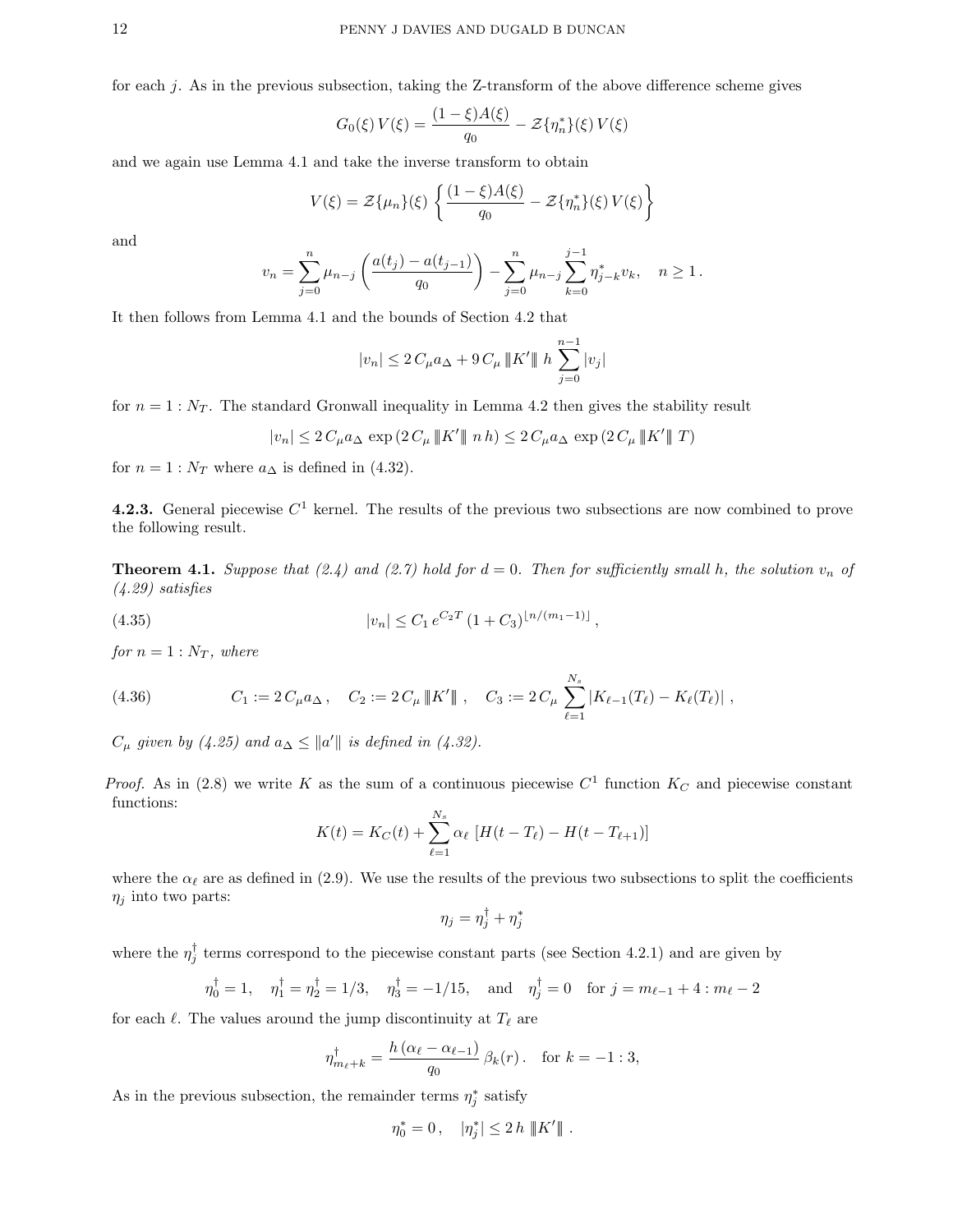The scheme (4.29) can be thus be written as

$$
\frac{15 v_n + 5(v_{n-1} + v_{n-2}) - v_{n-3}}{15} = \frac{a(t_n) - a(t_{n-1})}{q_0} - \sum_{j=0}^{n-1} \eta_{n-j}^* v_j + \frac{h}{q_0} \sum_{\ell=1}^{N_s} (\alpha_{\ell-1} - \alpha_{\ell}) \sum_{k=-1}^3 \beta_k v_{n-m_{\ell}-k}.
$$

We again take the Z-transform, use Lemma 4.1 and take the inverse transform to obtain

$$
v_n = \sum_{j=0}^n \mu_{n-j} \left( \frac{a(t_j) - a(t_{j-1})}{q_0} \right) - \sum_{j=0}^n \mu_{n-j} \sum_{k=0}^{j-1} \eta_{j-k}^* v_k + \frac{h}{q_0} \sum_{\ell=1}^{N_s} \left( \alpha_{\ell-1} - \alpha_{\ell} \right) \sum_{k=-1}^3 \beta_k v_{j-m_{\ell}-k}
$$

which gives the bound

$$
|v_n| \le C_1 + C_2 h \sum_{j=0}^{n-1} |v_j| + C_3 z_{n-m_1+1}
$$

for  $n \geq 1$ , where  $z_n$  is the cumulative maximum defined in (4.34) and the constants  $C_i$  are given by (4.36). Note that  $C_3$  is obtained because  $|\alpha_{\ell} - \alpha_{\ell-1}| = |K_{\ell}(T_{\ell}) - K_{\ell-1}(T_{\ell})|$ . If  $k \leq n$  then

$$
|v_k| \le C_1 + C_2 h \sum_{j=0}^{n-1} z_j + C_3 z_{n-m_1+1}
$$

giving

$$
z_n \leq C_1 + C_2 h \sum_{j=0}^{n-1} z_j + C_3 z_{n-m_1+1}.
$$

Finally, we use the modified Gronwall lemma 4.3 to obtain

$$
z_n \le C_1 \left(1 + C_2 h\right)^n \left(1 + C_3\right)^{\lfloor n/(m_1 - 1) \rfloor},
$$

giving  $(4.35)$  as required.

5. Convergence. We show below that under reasonable hypotheses and for a wide range of kernel functions the difference between the exact solution u of (1.1) and its convolution spline approximation  $U_n(t)$  satisfies

$$
|U_n(t) - u(t)| \le \begin{cases} Ch^4, & 0 \le t \le t_{n-1} \\ Ch^3, & t_{n-1} < t \le t_n \end{cases}
$$

for  $n = 1 : N_T$ . This is achieved by introducing a quasi-interpolant  $\hat{U}(t)$  from the cubic B-spline space, and showing that it is within  $\mathcal{O}(h^4)$  of the exact solution, and within  $\mathcal{O}(h^4)$  of the approximate solution over most of the range.

For technical reasons we need  $u(t) \in C^4[-2h, T+2h]$ , and so we extend the definition of  $K(t)$  and  $a(t)$  for t up to  $T + 2h$ . The maximum norm taken over the range  $[0, T + 2h]$  is denoted by an asterisk, i.e.

$$
\left\|\cdot\right\|_{*}=\left\|\cdot\right\|_{L_{\infty}[0,T+2h]}.
$$

**5.1.** A quasi-interpolant of  $u(t)$ . We assume that  $u \in C^4[0, T+2h]$  with  $u^{(p)}(0) = 0$  for  $p = 0:4$  (Lemmas 2.2 and 2.3 give sufficient conditions on  $a$  and  $K$  for this). The extension of  $u$  by zero to the negative real axis is in  $C^4[-2h, T+2h]$ , and  $||u^{(p)}||_{L_{\infty}[-2h, T+2h]} = ||u^{(p)}||_*$  for  $p = 0:4$ .

Following Powell [15, Ch. 20.4] we define the quasi-interpolant  $\hat{U}$  of u by

(5.37) 
$$
\widehat{U}(t) := \sum_{j=0}^{N_T+1} \hat{u}_j B_3(t/h - j), \quad t \in \mathbb{R}
$$

with coefficients

(5.38) 
$$
\hat{u}_j = \frac{4}{3}u(t_j) - \frac{1}{6}(u(t_{j-1}) + u(t_{j+1})), \quad j = 0: N_T + 1.
$$

The function  $\widehat{U}(t)$  has compact support with

$$
\widehat{U}(t) = 0, \quad t \notin (-2h, T + 3h)
$$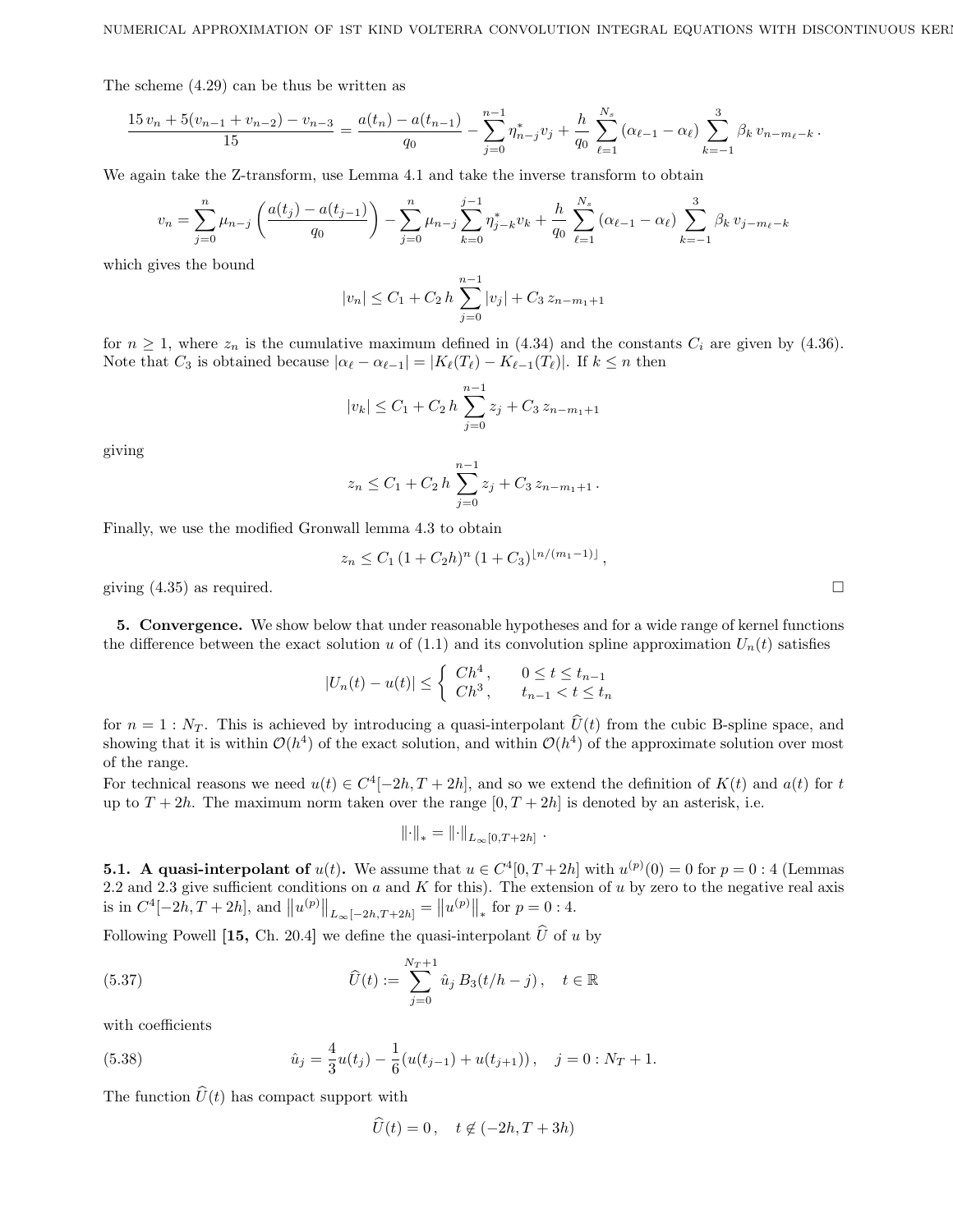and its approximation error is given in the following lemma.

**Lemma 5.1.** Given  $u \in C^4[-2h, T + 2h]$  with  $u(t) \equiv 0$  for  $t \le 0$ , then  $\widehat{U}$  defined by (5.37) satisfies

$$
\left\|\widehat{U} - u\right\|_{L_{\infty}[-2h,T]} \leq \frac{35h^4}{1152} \left\|u^{(4)}\right\|_*.
$$

*Proof.* This follows results in [15, Chs 20.4, 22.4] by rewriting  $\hat{U}(t)$  in each interval  $t_j \leq t \leq t_{j+1}$  for  $j = -2 : N_T - 1$  as

$$
\widehat{U}(t_j + sh) = \sum_{k=-2}^{3} u(t_{j+k}) b(s-k) \quad s \in [0,1]
$$

where

(5.39) 
$$
b(s) := (8 B_3(s) - B_3(s+1) - B_3(s-1)) / 6.
$$

Standard B-spline properties show that  $b(s)$  has compact support in  $(-3, 3)$  and

(5.40) 
$$
\sum_{k=-\infty}^{\infty} k^m b(s-k) = s^m \text{ for } m = 0:3.
$$

Fix  $j \leq N_T - 1$  and  $t = t_j + sh \in [t_j, t_{j+1}]$  and let  $\mathsf{L}_j : C[-2h, T + 2h] \to \mathbb{R}$  be the linear functional defined by

$$
L_j[f] = f(t_j + sh) - \sum_{k=-2}^{3} f(t_{j+k}) b(s - k).
$$

Using (5.40) to verify that  $L_i$  annihilates cubic polynomials is straightforward and it follows from the Peano kernel theorem that

$$
u(t_j + sh) - \widehat{U}(t_j + sh) = \int_{t_{j-2}}^{t_{j+3}} P_K(\theta, s) u^{(4)}(\theta) d\theta
$$

where

$$
P_K(\theta, s) := \frac{1}{3!} \left( (t_j + sh - \theta)_+^3 - \sum_{k=-2}^3 b(s - k) (t_{j+k} - \theta)_+^3 \right)
$$

and  $(x)_+$  is the truncated power term from Section 3.4. By definition  $P_K(\theta, s) = 0$  for  $\theta \notin (t_{i-2}, t_{i+3})$ , and it can be shown that  $P_K(\theta, s) \geq 0$  for  $\theta \in (t_{j-2}, t_{j+3})$ , e.g. by considering each of the intervals  $(t_j, t_j + sh)$ ,  $(t_j + sh, t_{j+1})$  and  $(t_{j+k}, t_{j+k+1})$  for  $k = -2, -1, 1, 2$  separately. Hence the integral mean value theorem (Lemma 4.4) can be applied and

$$
u(t_j + sh) - \widehat{U}(t_j + sh) = u^{(4)}(\zeta_j) \int_{t_{j-2}}^{t_{j+3}} P_K(\theta, s) d\theta = u^{(4)}(\zeta_j) \frac{h^4}{72} (2 + 3s^2 - 6s^3 + 3s^4)
$$

for some  $\zeta_j \in (t_{j-2}, t_{j+3})$ . The polynomial in s is positive with maximum value 35/1152 and so

$$
|u(t_j + sh) - \widehat{U}(t_j + sh)| \le \frac{35 h^4}{1152} |u^{(4)}(\zeta_j)| \le \frac{35 h^4}{1152} ||u^{(4)}||_*
$$

and the result follows.

5.2. The difference between the approximate solution and the quasi-interpolant. Because the exact solution  $u(t)$  of (1.1) is zero for  $t \leq 0$ , (2.13) gives

$$
\int_0^\infty K(t) u(t_n - t) dt = a(t_n) = \int_0^\infty K(t) U_n(t_n - t) dt
$$

for  $n = 1 : N_T$ , and so

(5.41) 
$$
R_n^2 := \int_0^\infty K(t) \left( u(t_n - t) - \widehat{U}(t_n - t) \right) dt = \int_0^\infty K(t) \left( U_n(t_n - t) - \widehat{U}(t_n - t) \right) dt
$$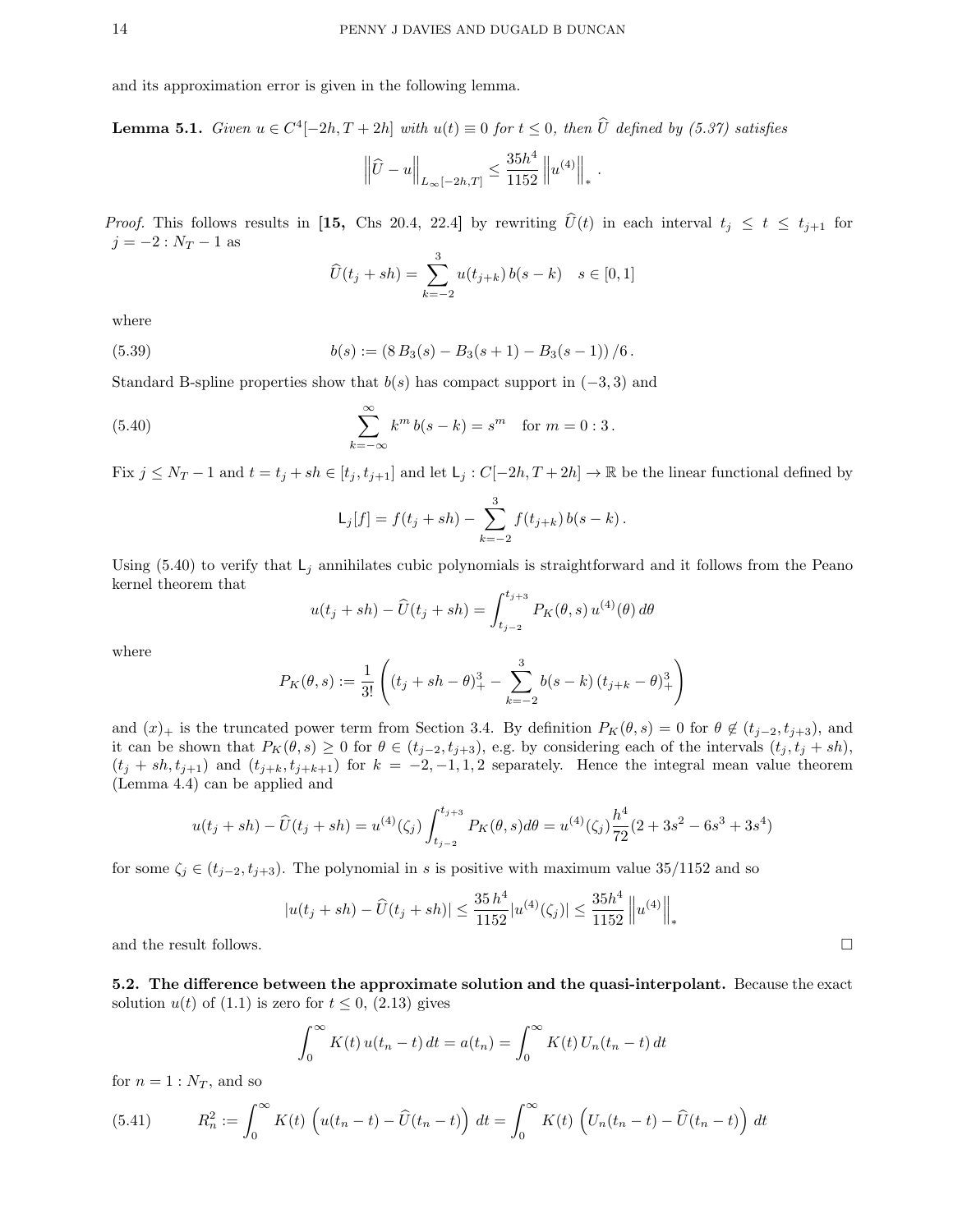for  $n = 1 : N_T$ . It follows from (2.10) and (5.37) that if  $t \in [0, t_n]$  then

$$
U_n(t_n - t) - \widehat{U}(t_n - t) = \sum_{j=0}^n v_{n-j} \phi_j(t/h) - \sum_{j=-1}^n \hat{u}_{n-j} B_3(t/h - j)
$$
  

$$
= \sum_{j=0}^n \varepsilon_{n-j} \phi_j(t/h) - (\hat{u}_{n+1} - 3\hat{u}_n + 3\hat{u}_{n-1} - \hat{u}_{n-2}) B_3(t/h + 1)
$$

where  $\varepsilon_j := v_j - \hat{u}_j$  are the nodal errors. Substituting this into (5.41) then gives

(5.43) 
$$
\sum_{j=0}^{n} q_j \varepsilon_{n-j} = R_n^1 + R_n^2, \quad n = 1 : N_T
$$

where  $R_n^2$  is defined above and

(5.44) 
$$
R_n^1 := (\hat{u}_{n+1} - 3\hat{u}_n + 3\hat{u}_{n-1} - \hat{u}_{n-2}) \int_0^\infty K(t) B_3(t/h + 1) dt.
$$

The nodal error equation (5.43) has the same coefficients as the approximation scheme (2.13),  $\sum_{j=0}^{n} q_j v_{n-j} =$  $a(t_n)$ , and thus we can apply Theorem 4.1 with  $R_n^1 + R_n^2$  in place of  $a(t_n)$  to obtain the following result.

**Lemma 5.2.** Suppose that (2.7) holds for  $d \geq 0$ . Then if h is sufficiently small,

$$
\max_{0 \le j \le N_T} |\varepsilon_j| \le \, C_A \, \max_{1 \le n \le N_T} \frac{|R_n^1 - R_{n-1}^1 + R_n^2 - R_{n-1}^2|}{h}
$$

.

where  $C_A := 2 C_\mu e^{C_2 T} (1 + C_3)^{(1+T/T_1)}$  for constants  $C_\mu$ ,  $C_2$  and  $C_3$  as defined in Theorem 4.1.

We now show that if the exact solution u of  $(1.1)$  is sufficiently smooth, then the difference of the residuals is  $\mathcal{O}(h^5)$ .

**Lemma 5.3.** Suppose that the kernel  $K(t)$  and right-hand side  $a(t)$  of (1.1) satisfy (2.7) and (2.4) respectively with  $d = 4$  for  $t \in [0, T + 2h]$ . Then if h is sufficiently small, the residuals  $R_n^1$  and  $R_n^2$  defined by (5.44) and  $(5.41)$  satisfy

$$
(5.45) \t\t |R_n^1 - R_{n-1}^1| \le \frac{h^5}{12} \|u^{(4)}\|_*
$$

(5.46) 
$$
|R_n^2 - R_{n-1}^2| \leq C_B h^5 \left\| u^{(4)} \right\|_*
$$

where  $C_B = \frac{35}{1152} \left( T \|\|K'\| + \sum_{\ell=0}^{N_s} |K(T_{\ell}^-) - K(T_{\ell}^+)| + 2h \, \|K'\|_{L_{\infty}[T,T+2h]} \right)$ .

Proof. It follows from the integral mean value theorem (4.28) that

$$
\int_0^\infty K(t) B_3(t/h + 1) dt = \frac{h}{6} \int_0^1 (1 - s)^3 K(sh) ds = \frac{h}{24} K(h\xi)
$$

for some  $\xi \in (0,1)$ , and taking the difference of  $R_n^1$  defined in (5.44) then gives

$$
R_n^1 - R_{n-1}^1 = \frac{hK(h\xi)}{24} \left( \hat{u}_{n+1} - 4\hat{u}_n + 6\hat{u}_{n-1} - 4\hat{u}_{n-2} + \hat{u}_{n-3} \right).
$$

It was shown in Corollorary 2.1 that the given hypotheses on K and a give  $u \in C^4[-2h, T+2h]$ , and any  $C^4$ function  $f$  satisfies the identity

$$
f(t_{n+2}) - 4f(t_{n+1}) + 6f(t_n) - 4f(t_{n-1}) + f(t_{n-2}) = h^4 \int_{-2}^{2} B_3(s) f^{(4)}(t_n + sh) ds
$$

(see e.g. [15, Thm. 22.3]). Rearranging the definition (5.38) of  $\hat{u}_n$  thus gives

$$
\hat{u}_{n+1} - 4\hat{u}_n + 6\hat{u}_{n-1} - 4\hat{u}_{n-2} + \hat{u}_{n-3} = h^4 \int_{-3}^3 b(s) u^{(4)}(t_{n-1} + sh) ds,
$$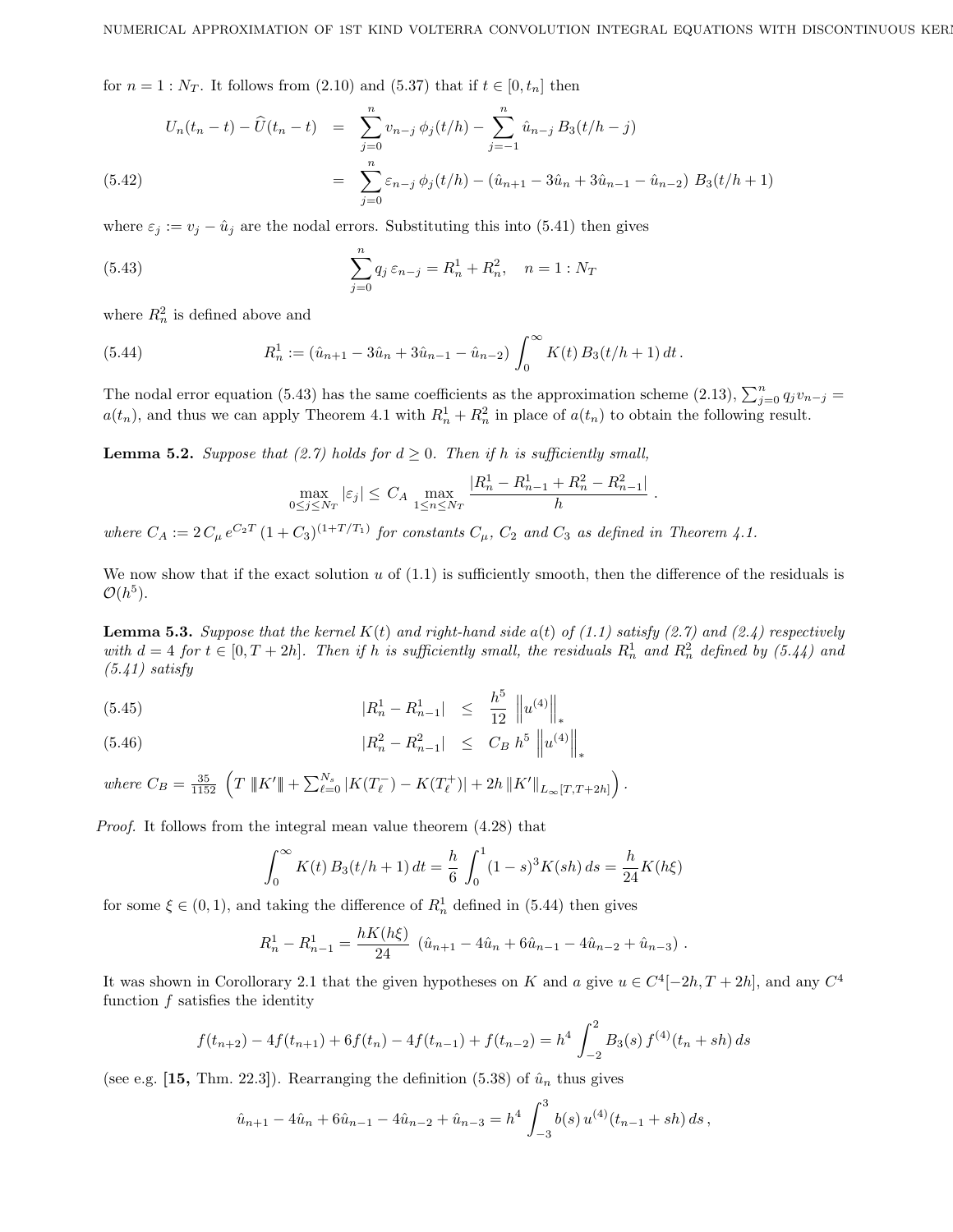for  $b(s)$  defined in  $(5.39)$ , and so

$$
R_n^1 - R_{n-1}^1 = \frac{h^5 K(h\xi)}{24} \int_{-3}^3 b(s) u^{(4)}(t_{n-1} + sh) ds.
$$

Because  $b(s)$  takes both positive and negative values the integral mean value theorem cannot be used directly, but it can be used after taking the modulus. We have

$$
\int_{-3}^{3} |b(s)| ds = \frac{4222 + 84 \times 18^{1/3} + 25 \times 18^{2/3}}{3993} = 1.15548...
$$

which gives the bound (5.45) for sufficiently small h (because  $K(0) = 1$ ). In order to bound  $R_n^2 - R_{n-1}^2$  note that

$$
R_n^2 = \int_{-2h}^{t_n} K(t_n - t) \left( u(t) - \widehat{U}(t) \right) dt,
$$

taking into account the causality of the exact solution  $(u(t) = 0$  for  $t \leq 0)$  and the compact support of  $\hat{U}(t)$ . Then

$$
R_n^2 - R_{n-1}^2 = \int_{-2h}^{t_n} (K(t_n - t) - K(t_{n-1} - t)) (u(t) - \widehat{U}(t)) dt,
$$

where, for convenience, we extend  $K(t)$  by zero for  $t < 0$ . Hence

$$
\left| R_n^2 - R_{n-1}^2 \right| \le \left\| \widehat{U} - u \right\|_{L_\infty[-2h,T]} \int_{-2h}^{t_n} |K(t_n - t) - K(t_{n-1} - t)| dt \le \frac{35h^4}{1152} \left\| u^{(4)} \right\| \int_0^{t_{n+2}} |K(t) - K(t - h)| dt
$$

using Lemma 5.1. The bound (5.46) then follows from

$$
\int_{T_{\ell}}^{T_{\ell+1}} |K(t) - K(t-h)| dt = \int_{T_{\ell}}^{T_{\ell}+h} |K(t) - K(t-h)| dt + \int_{T_{\ell}+h}^{T_{\ell+1}} |K(t) - K(t-h)| dt
$$
  
\n
$$
\leq h |K(T_{\ell}^-) - K(T_{\ell}^+)| + h^2 |K'| + (T_{\ell+1} - T_{\ell} - h) h |K'|.
$$

Combining these lemmas yields our final convergence result.

**Theorem 5.1.** Suppose that  $K$  and a satisfy the hypotheses of Lemma 5.3. Then for sufficiently small  $h$ , for each  $n = 1 : N_T$  the approximate solution  $U_n(t)$  for  $t \in [0, t_n]$  given by (2.13) satisfies

(5.47) 
$$
|U_n(t) - u(t)| \leq C_E \left\| u^{(4)} \right\|_* h^4 + C_F \left\| u^{(3)} \right\|_* B_3(t/h - n - 1) h^3,
$$

where

$$
C_E := \frac{5}{3} C_A \left\{ \frac{1}{12} + C_B \right\} + \frac{35}{1152}, \quad C_F := \frac{516 + 11\sqrt{11}}{450}
$$

for  $C_A$ ,  $C_B$  as defined in Lemmas 5.2–5.3. That is

$$
|U_n(t) - u(t)| \leq \begin{cases} C_E \, \|u^{(4)}\|_{*} \, h^4, & 0 \leq t \leq t_{n-1} \\ \frac{1}{6} \, C_F \, \|u^{(3)}\|_{*} \, h^3 + \mathcal{O}(h^4), & t_{n-1} < t \leq t_n. \end{cases}
$$

*Proof.* We prove the result by adding and subtracting the quasi-interpolant  $\hat{U}$ . For  $t \in [0, t_n]$ ,

$$
\begin{aligned}\n|U_n(t_n - t) - u(t_n - t)| &\leq \left| U_n(t_n - t) - \widehat{U}(t_n - t) \right| + \left| \widehat{U}(t_n - t) - u(t_n - t) \right| \\
&= \left| \sum_{j=0}^n \varepsilon_{n-j} \phi_j(t/h) - R_n B_3(t/h + 1) \right| + \left| \widehat{U}(t_n - t) - u(t_n - t) \right| \\
&\leq \sum_{j=0}^n |\varepsilon_{n-j}| |\phi_j(t/h)| + |R_n| B_3(t/h + 1) + \left| \widehat{U}(t_n - t) - u(t_n - t) \right|\n\end{aligned}
$$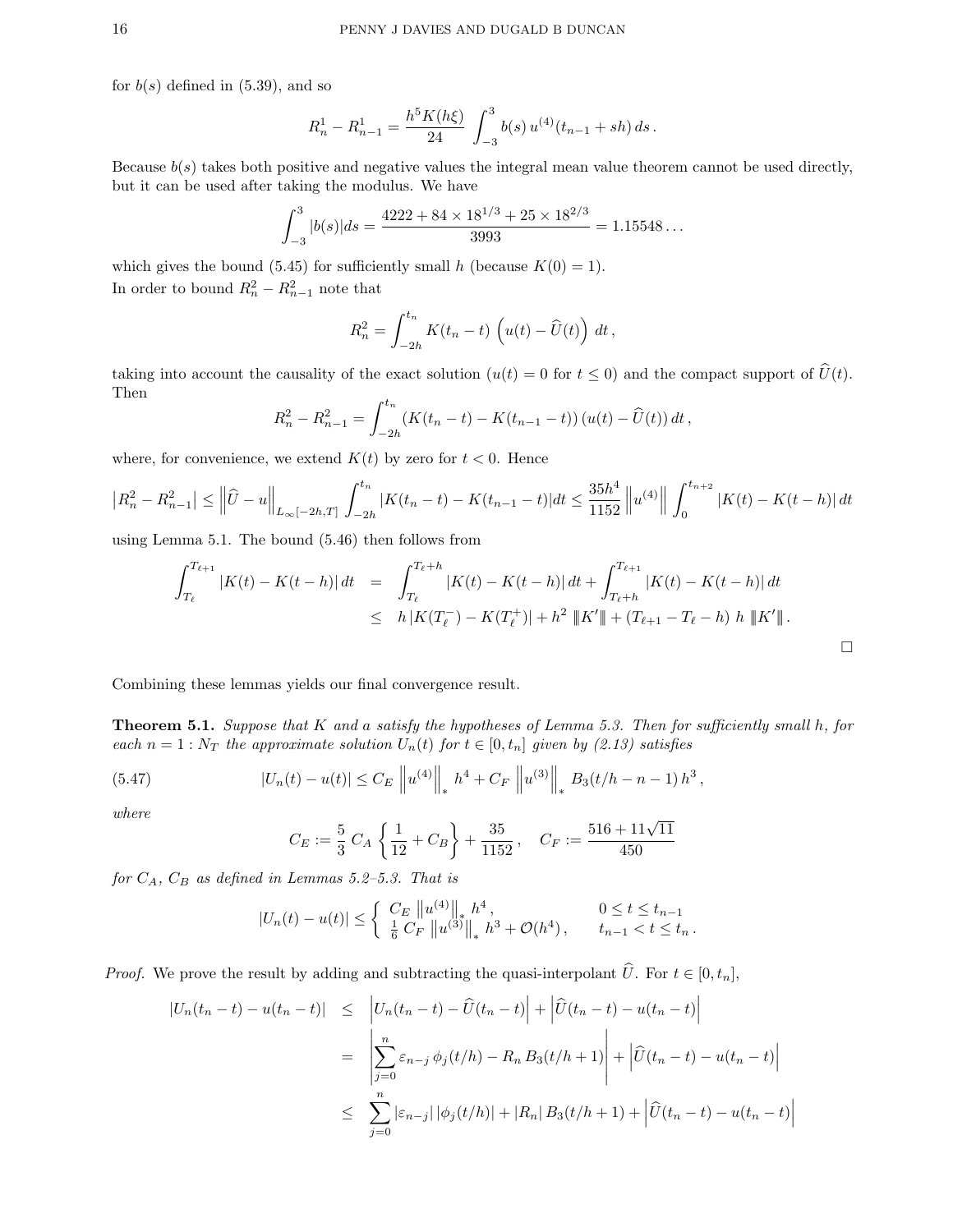using  $(5.42)$ , where

$$
R_n = \hat{u}_{n+1} - 3\hat{u}_n + 3\hat{u}_{n-1} - \hat{u}_{n-2}.
$$

It remains to bound the three terms on the right hand side of this inequality. The bound for the third term is given by Lemma 5.1:

$$
\left| \widehat{U}(t_n - t) - u(t_n - t) \right| \le \frac{35h^4}{1152} \left\| u^{(4)} \right\|_*
$$

and the term  $|\varepsilon_{n-j}|$  can be bounded using Lemmas 5.2 and 5.3:

$$
\max_{0 \le j \le N_T} |\varepsilon_j| \le C_A \left\{ \frac{1}{12} + C_B \right\} \| u^{(4)} \|_* h^4.
$$

All the basis functions  $\phi_j$  are non-negative apart from  $\phi_1(t)$ , whose minimum value is  $\phi_1(0) = -1/3$ . Hence

$$
\sum_{j=0}^{n} |\varepsilon_{n-j}| |\phi_j(t/h)| = (|\phi_1(t/h)| - \phi_1(t/h)) |\varepsilon_{n-1}| + \sum_{j=0}^{n} |\varepsilon_{n-j}| \phi_j(t/h)
$$
  

$$
\leq \left(\frac{2}{3} + \sum_{j=0}^{n} \phi_j(t/h) \right) \max_{0 \leq j \leq N_T} |\varepsilon_j|
$$
  

$$
\leq \frac{5 h^4}{3} C_A \left\{ \frac{1}{12} + C_B \right\} ||u^{(4)}||_*.
$$

The term  $R_n$  can be bounded in a similar way to  $R_n^1 - R_{n-1}^1$  in Lemma 5.3. The divided difference identity

$$
f(t_{n+1}) - 3f(t_n) + 3f(t_{n-1}) - f(t_{n-2}) = h^3 \int_{-3/2}^{3/2} B_2(s) f^{(3)}(t_{n-1/2} + sh) ds
$$

in terms of the quadratic B-spline  $B_2(s)$  gives

$$
\hat{u}_{n+1} - 3\hat{u}_n + 3\hat{u}_{n-1} - \hat{u}_{n-2} = h^3 \int_{-5/2}^{5/2} b_2(s) u^{(3)}(t_{n-1/2} + sh) ds
$$

where  $b_2(s) = (8 B_2(s) - B_2(s-1) - B_2(s+1))$  /6, and so

$$
|\hat{u}_{n+1} - 3\hat{u}_n + 3\hat{u}_{n-1} - \hat{u}_{n-2}| \leq h^3 \int_{-5/2}^{5/2} |b_2(s)| |u^{(3)}(t_{n-1/2} + sh)| ds
$$
  
=  $h^3 |u^{(3)}(\zeta_n)| \int_{-5/2}^{5/2} |b_2(s)| ds = h^3 |u^{(3)}(\zeta_n)| \frac{516 + 11\sqrt{11}}{450}$ 

for some  $\zeta_n \in (t_{n-3}, t_{n+2})$ . Combining these three terms gives the bound

$$
|U_n(t_n - t) - u(t_n - t)| \le C_E \left\| u^{(4)} \right\|_* h^4 + C_F \left\| u^{(3)} \right\|_* B_3(t/h + 1) h^3
$$

which yields (5.47). The final bound follows from noting that  $B_3(t/h-n-1) = 0$  for  $t \le t_{n-1}$  and its maximum value for  $t \in (t_{n-1}, t_n]$  is 1/6.

Note that to obtain an  $\mathcal{O}(h^4)$  approximation over the whole range  $t \in [0,T]$  where  $T = N_T h$  just involves running the scheme for one extra step to  $n = N_T + 1$ .

**6. Conclusions.** The convolution spline scheme  $(2.13)-(2.14)$  is a fourth order accurate approximation of the VIE (1.1) for general piecewise smooth (continuous or discontinuous) kernels which is efficient and straightforward to implement. The weights  $q_j$  involve integrals of the kernel function multiplied by B-splines (or combinations of B-splines when near  $t = 0$ ) – these can be evaluated to high accuracy by standard quadrature, and discontinuities in the kernel do not present any extra difficulties. This is not the case for methods such as convolution quadrature which rely on calculations in the Laplace domain.

Although much improved from [5], the regularity assumptions needed for the proof of Theorem 5.1 may not be optimal – the method appears stable and fourth order accurate for an even broader range of discontinuous kernels and forcing terms  $a(t)$  than discussed here.